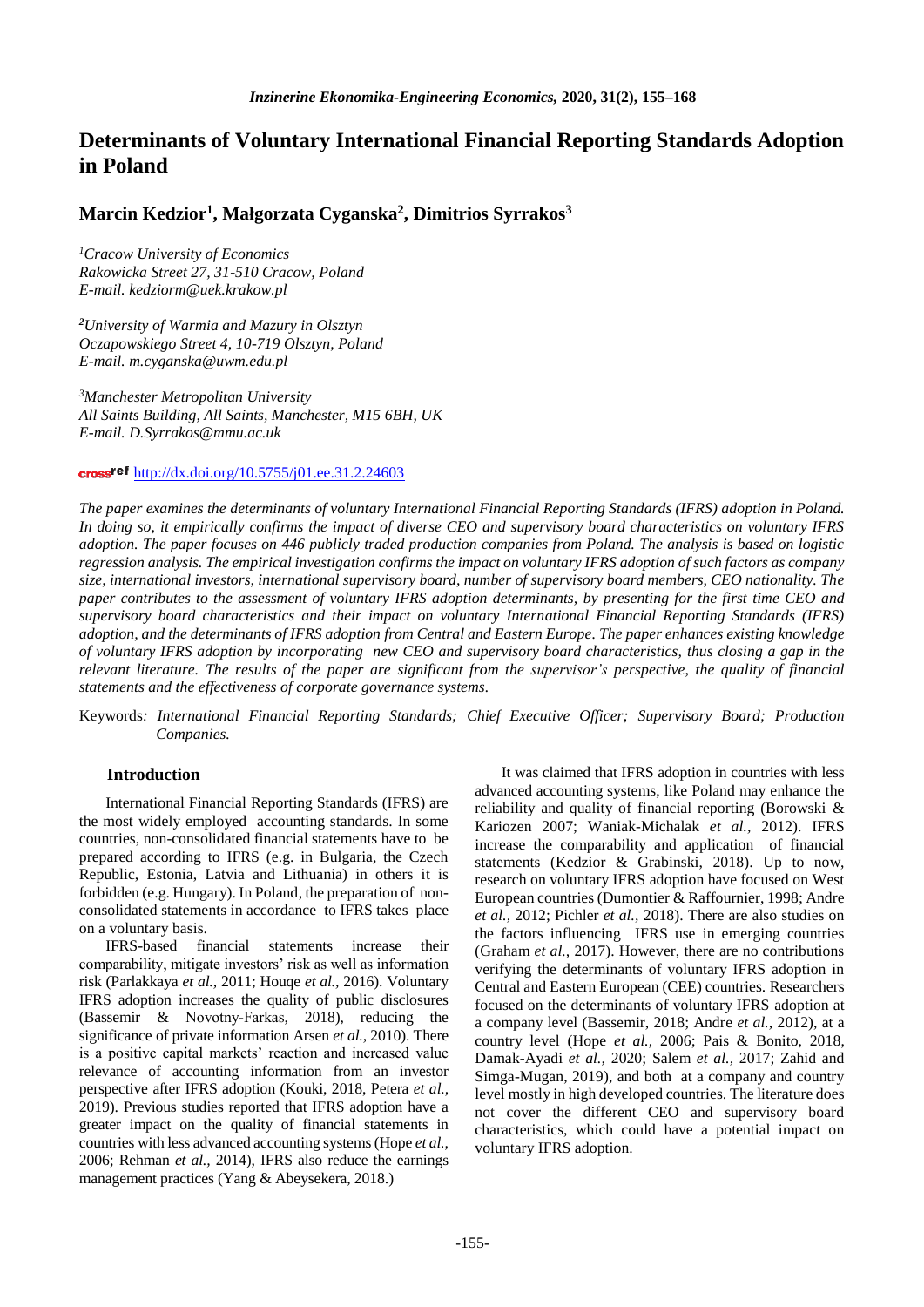The purpose of this research is to identify the factors facilitating identification of IFRS, in terms of CEO and supervisory board characteristics in Polish companies.

The structure of the study is as follows. Section 2 presents the most significant research studies on the determinants of voluntary IFRS adoption. Section 3 discusses the applied research methodology involved a three-stage approach model to assess the impact and significance of identified determinants on IFRS adoption. Section 4 presents the results of empirical research. The article is completed by presenting the conclusions and references.

The paper's contribution is twofold: (i) it introduces the CEO and supervisory board characteristics that determine the use of high-quality accounting standards such as IFRS, (ii) it presents international corporate governance mechanisms which affect voluntary IFRS adoption.

### **Literature and Hypotheses Development**

Stakeholder oriented corporate governance systems are applied in Polish companies (Collier & Zaman, 2005). The first level of corporate governance is management, which apart from operating activities, is responsible for creating an accounting system with a specific role assigned to CEOs. CEOs not only sign financial statements, but are also responsible for company account plans and accounting policies. Supervisory boards, on the other hand, are responsible for a wide range of supervisory activities including the oversight of financial reporting.

The actual impact of company management on various aspects of financial reporting have been widely studied. A business entity's management frequently affects accounting policies in a conscious way. Managers often resort to accounting policies to signal future cash flows or to decrease the probability of debt covenant violation (Young, 1998). Accounting policies are also used to justify management's high bonuses (Inoue & Wayne, 1996). It should be noted that accounting policies can be used both to increase and decrease company earnings (Astami & Tower, 2006; Lo *et al.,* 2017). choices made in the process of accounting valuations at fair value increase the ability to manage profits in time, or even manipulate them (Barth & Taylor, 2010). When managers apply the concept of fair value, measurements in accounting do not always meet neutrality criteria (Baluch *et al.,* 2011; Khurana & Kim, 2003), especially when a business entity applies earnings management (Salvary, 2006). Managers are actively engaged in exerting influence on the quality and quantity of disclosures. It should be noted that some executives "manage" the volumes of disclosed financial information (Choi & Meek, 2005; Nobes & Stadler, 2015). Lang and Lundholm (2000) found out that the range of disclosed information is wider when a publicly traded company intends to sell a package of shares in capital markets. According to Broberg et al. (2010), companies with high levels of management ownership disclose less information than other entities. In contrast to managers, a supervisory board is mainly engaged in monitoring the process of financial reporting (Pathak & Sun, 2013; Cho & Rui, 2009; Anderson *et al.,* 2004; Leuz & Wustemann, 2003). The Securities and Exchange Commission, the Financial Accounting Standards Board as well as the world's major

stock exchanges continuously stress the significance of supervisory boards in overseeing the activities of business entities (Anderson *et al.,* 2004). This process includes the oversight of alternative accounting solutions, accounting policies with regard to disclosures, internal control processes and the selections of independent auditors. Vafeas (2000) shares the same view on the basic role of supervisory boards. Supervisory boards are responsible for assuring the quality of information presented in financial reports. According to Yang et al. (2011), a supervisory board's main objective is to monitor managers' behaviour, overview and audit financial statements submitted by directors, oversee company assets as well as assess and monitor the finances of business entities. Cho and Rui (2009) believe that a supervisory board should make sure that an entity's financial and operational condition is presented accurately, fairly and completely. The effectiveness of control mechanisms relies heavily on the independence of supervisory boards (Pathak & Sun, 2013). Well-functioning supervisory boards reduce information asymmetry (Ilieva *et al.,* 2018). The quality of supervision is generally improved if it is exercised by women and persons with academic experience (Ran *et al.,* 2015). As the CEO and supervisory board may be conditioned by the size and the way of organizing the company, we included into our analysis also company size and investor characteristics, in terms of nationality.

#### *Company Size*

Larger companies incur lower information production costs as well as lower costs of competitive disadvantage associated with their disclosures (Andre *et al.,* 2012), hence they find it easier to meet stricter requirements related to disclosures according to IFRS. The necessity of a greater number of disclosures results from the fact that large companies acquire financing from foreign capital markets. Therefore, IFRS adoption can be treated as a component of corporate governance, which is significant in the case of external financing, especially for big companies (Francis *et al.,* 2008a). In addition, high political costs in large companies support the use of IFRS (Matonti & Iuliano, 2012). Bassemir (2018) notes that big firms usually sell more products abroad and have more overseas subsidiaries, which increases information requirements as well as agency costs. Hence, a greater number of disclosures and IFRS adoption is more possible (Tarca, 2004). Larger companies also possess the necessary financial resources needed to implement IFRS (Pichler *et al.,* 2018). Thus, it is hypothesized that:

**H1: Larger companies are more frequently inclined to voluntarily adopt IFRS than smaller entities.** 

#### *International Investor*

According to the International Accounting Standard Board (IASB), globally harmonised accounting standards have a positive impact on decreasing information asymmetry between national and international participants of capital markets, especially in emerging markets (Bova, 2007). Covrig et al. (2007) noted that companies, which voluntarily adopt IFRS, have a greater potential to attract foreign investors. They disclose more information, which is presented according to widely used standards.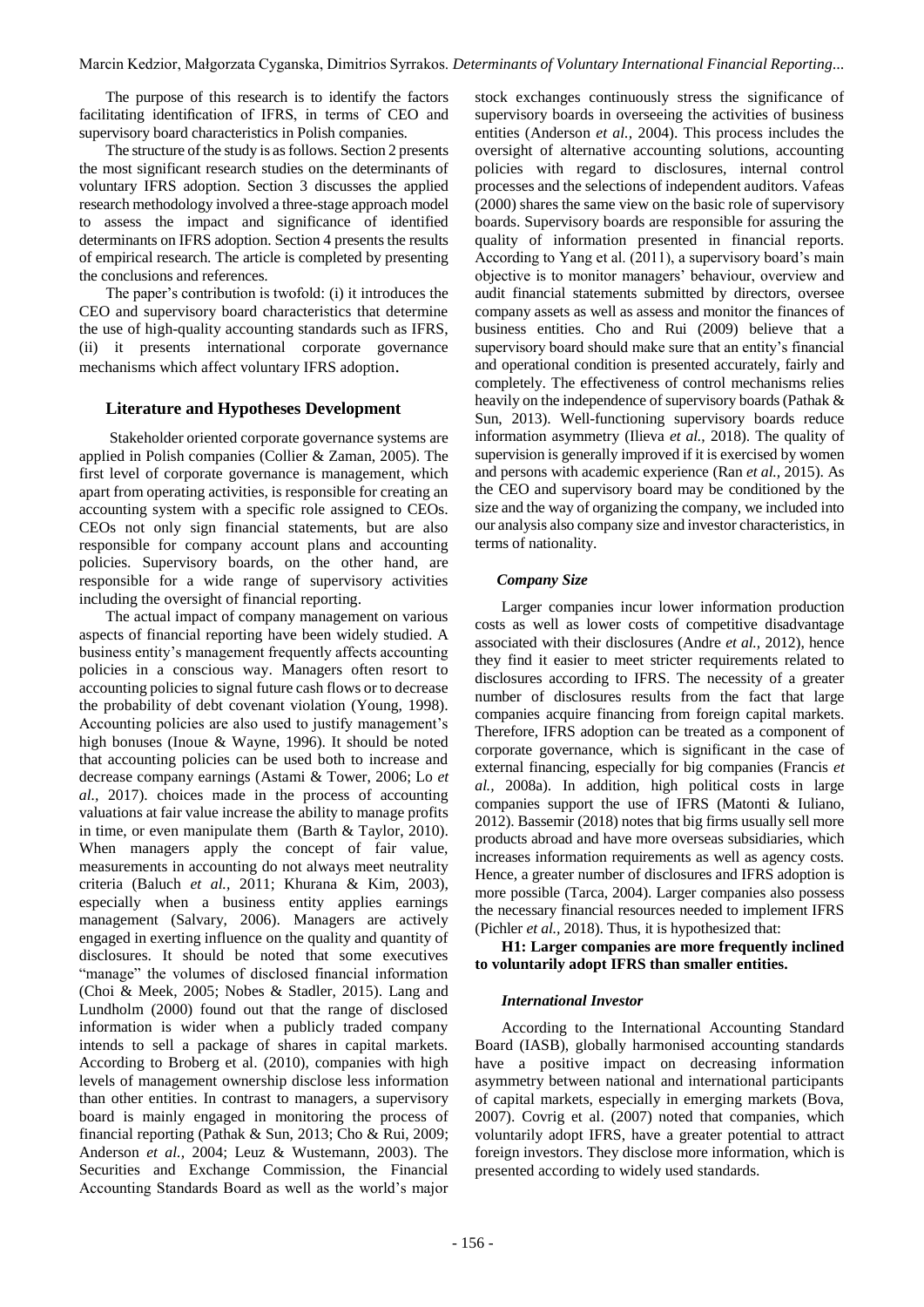According to Bagaev (2006), emerging markets can face the problem of the lack of foreign investment due to limited confidence in the quality of disclosures. Therefore, investors frequently require local businesses to adopt IFRS or US GAAP. Foreign shareholders particularly insist on using IFRS if their shareholding is dispersed (Pichler *et al.,* 2018). They also rely heavily on high-quality, global accounting standards that are familiar with and understand as opposed to local standards (Matonti & Iuliano, 2012). This phenomenon is intensified if the foreign parent company also uses IFRS. Klai and Omri (2013) stress that foreign investors have a positive impact on the quality of accounting in emerging markets as well as on earnings quality and transparency. Firth et al. (2007) confirm investors' impact on the earnings response coefficients and discretionary accruals and provide empirical evidence confirming a positive correlation between earnings quality and foreign shareholding. On the other hand, An and Naughton (2007) provide empirical evidence confirming a positive correlation between foreign investor share ownership and the conservatism of financial reporting. Therefore, they will strive to improve the quality of accounting in local markets, so the likelihood of using IFRS increases Thus, it is hypothesized that:

**H2: Companies with international ownership are more supportive of IFRS adoption**

### *Number of Supervisory Board Members*

According to Chiraz and Anis (2012), there is a correlation between board size and earnings management. Larger boards are often composed of experienced financial experts. According to Bouchareb et al. (2014), large boards have the ability to monitor earnings management, and their experienced administrators are capable of reducing its impact. Similar results were obtained by Abbadi et al. (2016).

Research conducted by Karagul and Yonet (2012), show that the scope of voluntary disclosures is positively correlated with the size of the board and the number of its independent members (Karagul & Yonet, 2012). According to Upadhyay and Sriram (2011), the supervisory board size has a positive effect on the transparency of information reported by the entity. On the other hand empirical research indicates that small supervisory boards contribute to increasing the informativeness of earnings (Vafeas, 2000). Attention should be drawn to correlation between the scope of voluntary disclosures and supervisory board size. Generally, larger supervisory boards have a positive impact on accounting quality and will therefore be more likely to voluntarily apply high-quality accounting standards such as IFRS. Thus, it is hypothesized that:

**H3: The scope of IFRS application is broader for companies with numerous supervisory board members.** 

#### *International Supervisory Board*

Palmer and Varner (2007) identified a growing number of international supervisory boards in European business entities. This trend may prevail as a result of the increasing volumes of sales in overseas markets (Davarcioglu, 2011). Foreign supervisory board members (foreign external directors) should be treated in a similar manner to foreign CEOs. Generally, they are more independent in terms of their connections with the network of local contacts. External board members reflect the extent to which boards can retain their independence in monitoring issues related to financial reporting (Pathak & Sun, 2013; Cho & Rui, 2009). External independent directors are not familiar with local accounting and governance standards, which can hinder the process of supervision and assessments of business entities (Masulis *et al.,* 2010). It can encourage the application of widely used and accepted standards, e.g. IFRS. Often, companies that have international stakeholders also have international supervisory boards, which require more standardized financial statements, e.g. IFRS (Pichler *et al.,* 2018). Greater practical knowledge of IFRS among foreign board members increases their acceptance (Damak-Ayadi *et al.,* 2020).Thus, it is hypothesized that:

**H4: Supervisory boards composed of members from different countries are more likely to voluntarily adopt IFRS.** 

#### *CEO Nationality*

In big European entities, a CEO usually comes from the country where the company has its headquarters (Weber, 2010). They are often regarded to be highly educated business leaders. Foreign CEOs, then, can be regarded as independent decision-makers (Ruigrok *et al.,* 2007). Foreign CEOs have even more independence than their counterparts who are outside members but come from the same country. In most cases, they are appointed as CEOs, but do not act as board chairpersons.

Chang and Sun (2009), Klai and Omri (2013) stress negative correlations between CEO duality and the likelihood of non-compliance with accounting standards and lower financial reporting quality. The positive impact of the company's most senior managers from abroad on reducing the scale of earnings management and accounting quality has also been confirmed by Du et al. (2017). Therefore, it can be assumed that foreign CEOs will make independent choices with regard to accounting standards and will improve accounting quality, or will even prefer the widely known standards to the local ones. Duan et al. (2019) noted, in turn, that CEO with experience acquired abroad rely more on models, solutions, global standards (e.g. IFRS) in relation to local practices. Thus, it is hypothesized that:

**H5: Foreign CEOs are more determined to adopt IFRS.** 

#### *CEO's Academic Degree*

Education has a positive effect on disclosure quality in business entities (Reeb & Zhao, 2013). On the other hand, academic knowledge about the diversity of accounting in individual countries prevails in theory rather than practice (Conesa & Martinez, 2004). Bancel and Mittoo (2004) observed that the vast majority of CEOs in European listed companies have university degrees (above 70 %), whereas 40 % hold MBA certificates. It cannot be expected that a large group of CEOs will have academic titles (Reeb & Zhao, 2013; Graham *et al.,* 2005). Adebayo and Sharma (2017) believe that the introduction of IFRS-related issues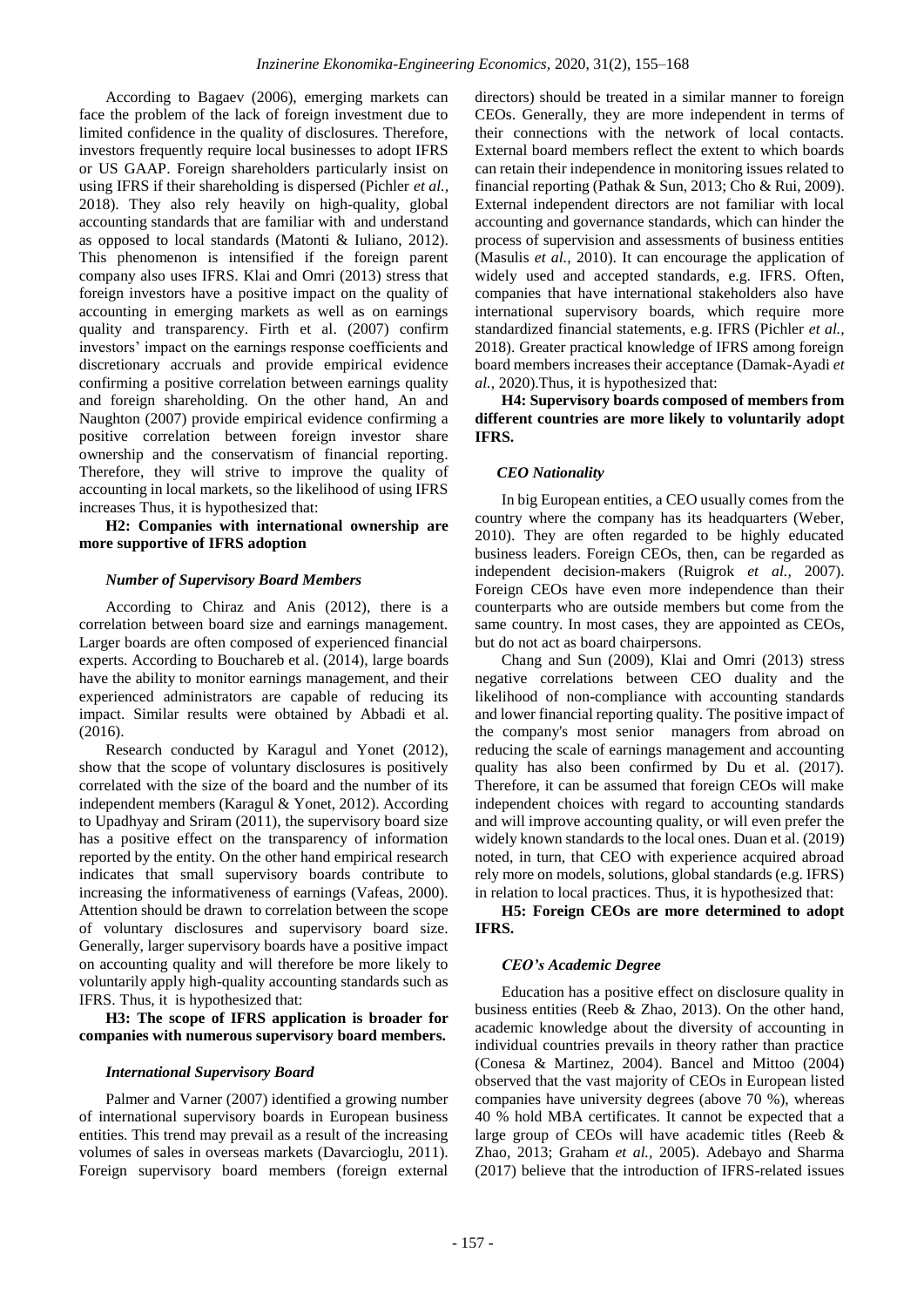to academic curricula increases their acceptability in business practice. Lack of proper education, including academic education, hinders the introduction of IFRS (Siregar *et al.,* 2017). It is hypothesized that:

**H6: CEOs with academic degrees (PhD) are more likely to voluntarily adopt IFRS.**

#### *CEO Gender*

Women are more cautious in making various financial decisions and are more likely to act in compliance with rules and regulations. Also, they are more compliant in taxreporting decisions than men (Barua *et al.,* 2010). Musteen et al. (2006) investigated the acceptance of change among both male and female CEOs acting as managing directors. They found that women present a more liberal attitude to organisational changes than men do, when holding key positions in organisations. Ruigrok et al. (2007) stress that females who perform key functions in business entities are more independent. As compared with males, they less frequently hold simultaneous key positions in other businesses. Thus, they are likely to make more independent choices with regard to accounting standards. In general, women in managerial positions generally have a positive impact on accounting quality (Garcia-Sanchez *et al.,* 2017). Hence they are more likely to be willing to introduce highquality accounting standards such as IFRS. Thus, it is hypothesized that:

**H7: Entities managed by female CEOs are more likely to voluntarily adopt IFRS.**

#### *CEO Age*

Age - to a significant extent - determines the acceptance of change in organisations (McClelland *et al.,* 2010). It should be noted that senior managers are less likely to accept higher business risk with age (McClelland & O'Brien, 2011). According to Lin et al (2014), age has an impact on the accepted level of risk. Senior managers are less inclined to take a risk and tend to make more conservative decisions. They are less interested in significant, difficult and time-consuming changes in financial reporting, such as the introduction of IFRS.

Huang et al. (2012) investigated the relationship between the quality of financial reporting and CEO age. The findings suggest that there is a positive correlation between the age of CEOs and the quality of financial reporting. On the other hand, older and long-serving employees may significantly influence their colleagues, to the detriment of financial reporting (Hunton *et al.,* 2011). Davidson et al. (2007) note that people nearing retirement age may generate higher agency costs (the so-called horizon problem). CEO nearing retirement age may no longer cares about the accounting quality, being concerned with current rather than future gains. Thus, it is hypothesized that:

*H8: With older CEOs, entities are less likely to voluntarily adopt IFRS.*

#### *CEO Ownership*

On the basis of studies conducted in Western Europe it can be concluded that executive ownership usually does not exceed 5 % of share capital (ca. 85% of cases), hence CEOs have relatively limited share ownership in listed companies, and in most cases they are minority shareholders (Bancel and Mittoo, 2004).

However, empirical research does not confirm a positive impact of CEO ownership on the quality of accounting (Yasser *et al.,* 2017). According to Machuga and Teitel (2009), there is a negative correlation between earnings quality understood as income smoothing, timely loss recognition and conditional accruals and CEO ownership. When managers hold less than 25 % of shares, managerial opportunism decreases. However, when ownership exceeds 25 %, managers are more likely to apply aggressive income-increasing discretionary accruals. Eng and Mak (2003) found that the low level of managerial ownership has a positive impact on increased disclosures. It should be noted that investors themselves do not find correlations between managerial ownership and earnings high predictive value (al-Dhamari & Ismail, 2013). In view of the above, managers who own shares in the company do not support a higher accounting quality and they will also not be willing to apply the IFRS if their shareholding in the company will be significant. Thus,

**H9: CEO with share ownership in the entity is less supportive of IFRS adoption.** 

#### **Material and Methods**

The study methodology involved a three-stage approach: (i) identification of variables that may influence the adoption of IFRS (ii) investigation of the correlation between identified variables (iii) estimation a logit model to assess the impact and significance of previously identified determinants on IFRS adoption.

The research focused on manufacturing companies under US SIC 1000 – US SIC 3999 classification. According to other studies, the production sector applies IFRS more frequently than other industries (Wu & Zhang, 2009). This sector is characterised by higher debt levels, so production companies may need IFRS to monitor agency conflicts between investors and lenders (Dumontier & Raffournier, 1998). Companies from this sector have more freedom in implementing independent financial policies than financial or service businesses. The production sector is characterised by similar core operational activities, production cycles as well as similar financial categories (Kedzior, 2012). Production is the largest sector in Poland in terms of the number of businesses, hence the results of the analysis can apply to all Polish business entities.

We examined the companies listed in the Polish market in 2016. The analysis covered 445 companies, 61 % of the total. The data was collected from the Orbis database and companies websites.

Company size, presence of international investor, supervisory board characteristics and CEO characteristics were considered as the possible factors that may influence adoption of IFRS. Company size is measured by operating revenues (Euro); this variable is defined in a similar way by Andre et al. (2012), and Bessieux-Ollier and Walliser (2012). Supervisory board characteristics was analysed in terms of presence of international board and size. A similar approach to measure the supervisory board in terms of nationality was presented by Masulis et al. (2010); Klai and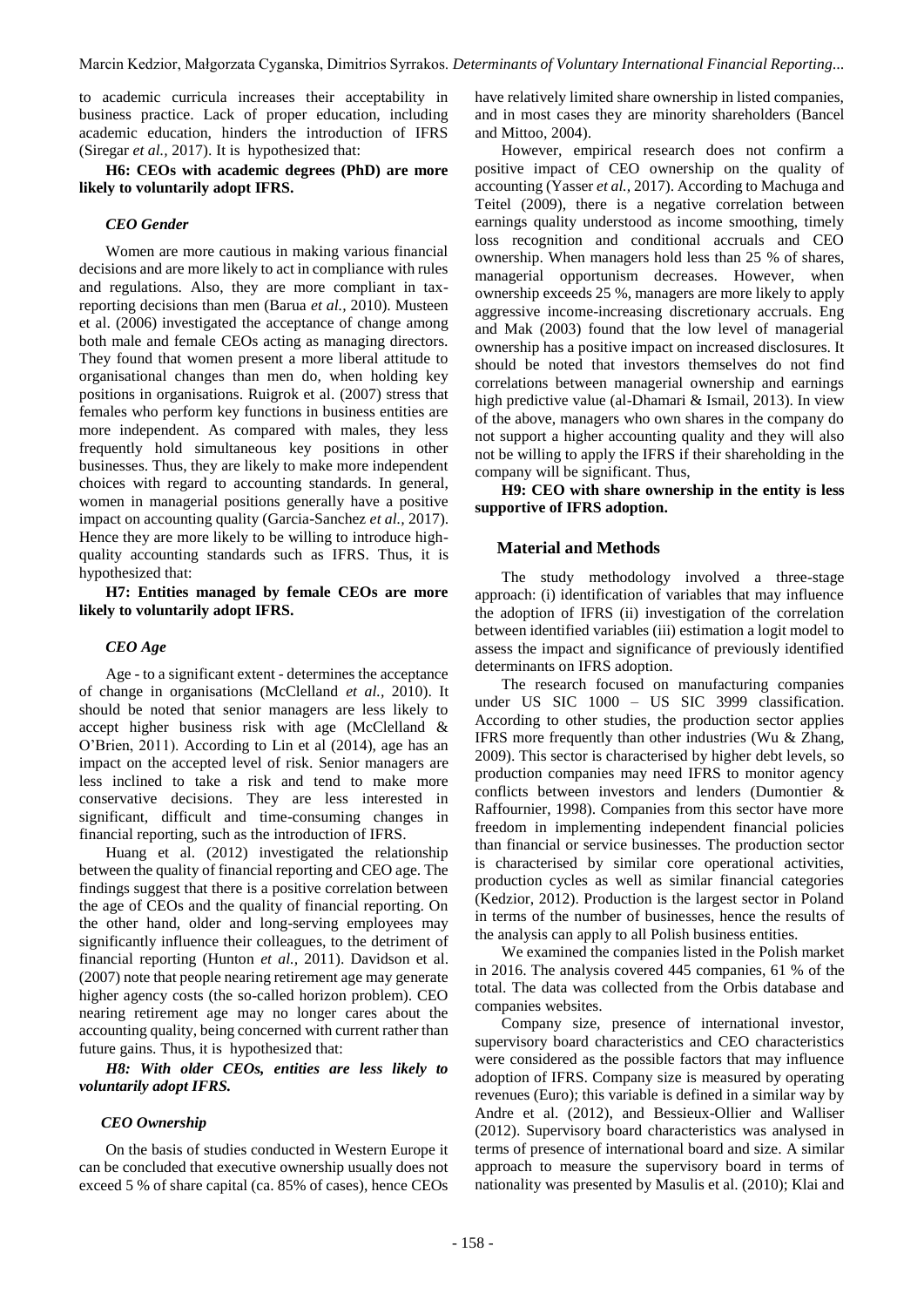Omri (2013). Supervisory board size – was measured as the number of board members. The identical approach was presented by Chiraz and Anis (2012), Vafeas, 2000; Karagul and Yonet (2012). CEO was analysed in terms of nationality, education, gender, age, share ownership. CEO nationality was analysed in terms of the country of origin of the entity and academic degree in terms of holding a PhD degree. A similar approach was adopted by Anderson et al., 2004; Bradbury et al. (2006); Karagul and Yonet (2012).

The correlation between the identified variables was estimated. Following that, a logit model was specified and estimated in order to assess the impact and significance of identified determinants on IFRS adoption. The logit model was used by a number of authors in similar research studies: Andre et al. (2012); Bessieux-Ollier and Walliser (2012); Bassemir (2018); Dumontier and Raffournier (1998), and Wu and Zhang (2009).

The model is specified as follows:

*logit (Probability of IFRS ) = β0 + β1(Company size) + β2(International investors) +β3(Supervisory board size)* 

*+ β4(International supervisory board) + β5(CEO nationality) + β6(CEO academic degree) + β7(CEO gender) + β8(CEO age) + β9(CEO ownership) + e*

Data is shown with means, standard deviations, medians and interquartile ranges, differences were calculated with Mann-Whitney test and Wilocoxon signedrank test. A p-value of less than 0.05 was considered statistically significant. We used STATISTICA, Statsoft (2011), version 13.3.

## **Results**

Across the firms in our sample (445) the average operating revenues is  $8,579,000 \in$  (table 1). Moreover, 38,65 % of the sample firms have operating revenues lower than 1,000,000  $\epsilon$  and 20,45 % higher than 10,000,000  $\epsilon$ . The number of persons in supervisory board is on average 2.57 and in 79,55 % of the sample firms is less than 4 persons.

Table 1

#### **Descriptive Statistics of the Sample Firms**

|                                     | <b>Variables</b> | Mean (SD); Median $[Q1 - Q3]$     |
|-------------------------------------|------------------|-----------------------------------|
| Company size (thousand $\epsilon$ ) | <b>COMPS</b>     | 8,579 (31,826); 1,346 [345;5,019] |
| Supervisory board size (person)     | <b>SUPBOS</b>    | 2.57(2.66); 1.00[1.00;3.00]       |
| CEO age (years)                     | <b>CEOA</b>      | $52.0(13.3)$ ; 53.0 $[42.0;63.0]$ |
|                                     |                  | $n\left(\frac{0}{0}\right)$       |
| Company size (thousand $\epsilon$ ) | <b>COMPSR</b>    |                                   |
| < 1,000                             |                  | 172 (38,65)                       |
| 1,000-10,000                        |                  | 180 (40,45)                       |
| >10,000                             |                  | 91 (20,45)                        |
| CEO age (years)                     | <b>CEOAG</b>     |                                   |
| <40                                 |                  | 98 (20,02)                        |
| $41 - 60$                           |                  | 219 (49,21)                       |
| $>60$                               |                  | 128 (28,76)                       |
| Board size (person)                 | <b>SUPBOSR</b>   |                                   |
| $\leq 4$                            |                  | 172 (38,65)                       |
| $4 - 10$                            |                  | 65(14,61)                         |
| >10                                 |                  | 23 (5,84)                         |
| International investor              | <b>ININW</b>     |                                   |
| N <sub>o</sub>                      |                  | 311 (84.50)                       |
| Yes                                 |                  | 57 (15.50)                        |
| International supervisory board     | <b>INTSUP</b>    |                                   |
| N <sub>o</sub>                      |                  | 335 (91.0)                        |
| Yes                                 |                  | 33 (8.97)                         |
| CEO nationality                     | <b>CEON</b>      |                                   |
| national                            |                  | 358 (97.3)                        |
| foreign                             |                  | 10(2.72)                          |
| CEO academic degree                 | <b>CEOAD</b>     |                                   |
| Without Ph.D.                       |                  | 356 (96.70)                       |
| With Ph. D.                         |                  | 12(3.26)                          |
| CEO gender                          | <b>CEOG</b>      |                                   |
| Male                                |                  | 336 (91.30)                       |
| Female                              |                  | 32 (8.70)                         |
| CEO ownership                       | <b>CEOWN</b>     |                                   |
| not shareholder                     |                  | 227 (61.70)                       |
| shareholder                         |                  | 141 (38.30)                       |
|                                     |                  |                                   |

*COMPS = company size; COMPSR = company size (ranges); CEOAG = CEO age; SUPBOS = Board size; SUPBOSR = Board size (ranges); ININW = International investor; INTSUP = International supervisory board; CEON = CEO nationality;*

*CEOAD = CEO academic degree; CEOG = CEO gender; CEOWN = CEO ownership*

*Source: own research*

CEOs have an average age of 52 years, and almost 50 % of them is 41–60 years old. There are no international investors and international supervisory board in 84.50 % and 91 % of the sample firms, respectively. The statistics show that 97.30 % CEOs are Polish and 3.26 % of CEOs have a PhD. The findings reveal that female CEOs lead only 32 of the sample firms (8.70 %). In 141 companies, CEO holds the firm's shares.

Our study revealed that IFRS adopted 77 companies (17,30 %) (table 2). Firms, which adopt IFRS voluntarily are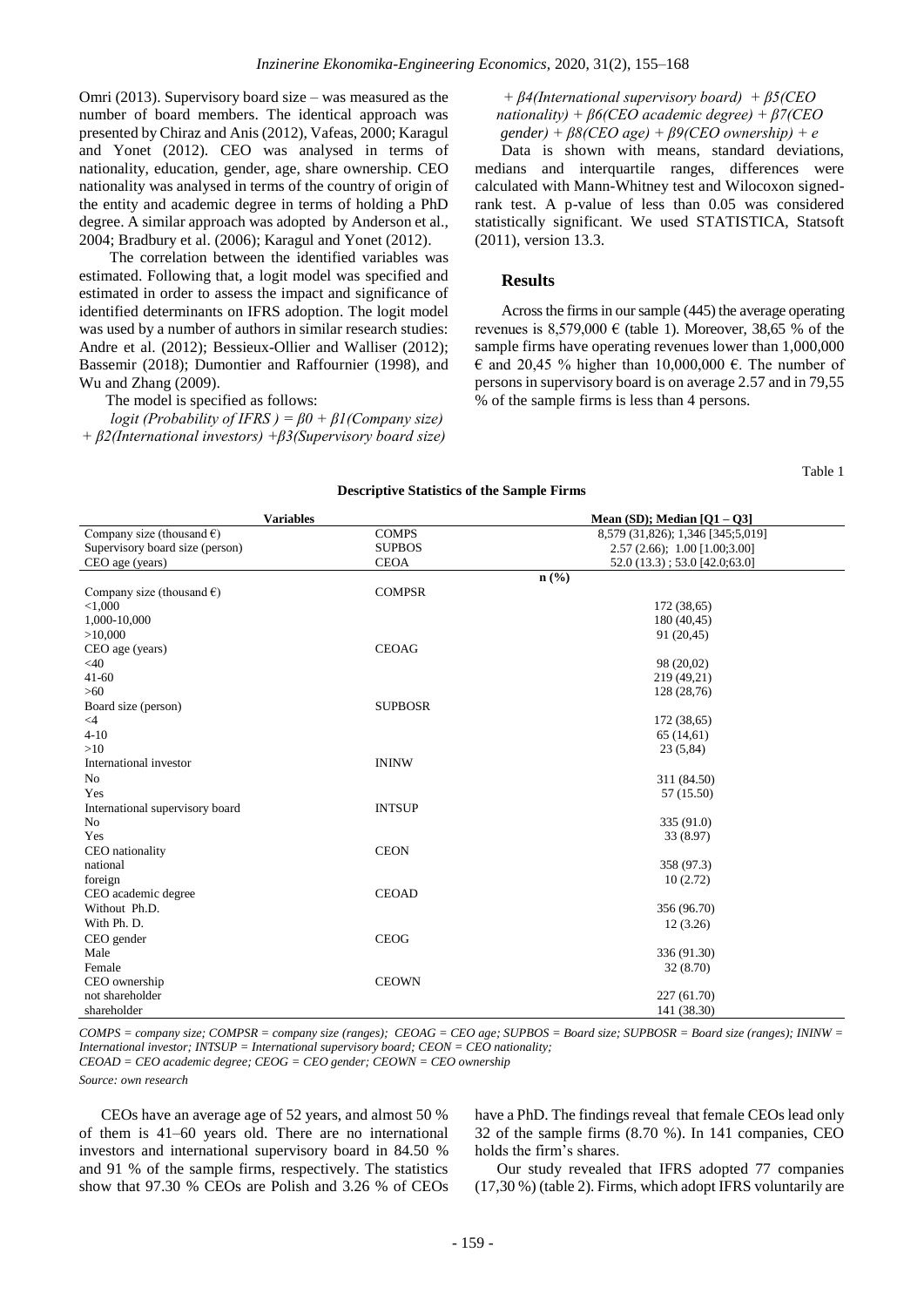bigger than entities applying local accounting standards. We found statistically significant differences between companies that confirmed (IFRS) and not confirmed IFRS adoption in terms of supervisory board size, international investor presence, international supervisory board and CEO nationality. In companies that adopted IFRS the supervisory presence of international investor.

board is thrice as big as in nIFRS companies. The average number of people in IFRS companies' supervisory board has on average 6,30 members, while in nIFRS companies 2,57. In almost 40 % of IFRS companies and in 15 % of nIFRS ones we observed the

Table 2

# **Variable Comparison Companies that Confirmed (IFRS) and Not Confirmed (nIFRS) International Financial Reporting Standards Adoption**

| Variables                                   | nIFRS<br>$(n=368)$                  | <b>IFRS</b><br>$(n=77)$                  | p-value*    |  |
|---------------------------------------------|-------------------------------------|------------------------------------------|-------------|--|
|                                             |                                     | Mean (SD)<br>Median $[Q1 - Q3]$          |             |  |
| Company size (thousand $\epsilon$ )         | 8,579 (31,826)<br>1,346 [345;5,019] | 169,900 (581,151)<br>7,054 [2452;35,360] | $< 0.001**$ |  |
| Supervisory board size (person)             | 2.57(2.66)<br>1.00 [1.00;3.00]      | 6.30(10.4)<br>2.00 [1.00;8.00]           | $0.001**$   |  |
| CEO age (years)                             | 52.0(13.3)<br>53.0 [42.0;63.0]      | 50.2(12.6)<br>52.0 [41.0;60.0]           | <b>NS</b>   |  |
|                                             | $n\left(\frac{0}{0}\right)$         | $n\left(\frac{0}{0}\right)$              |             |  |
| Company size – range (thousand $\epsilon$ ) |                                     |                                          |             |  |
| < 1000                                      | 160 (43,48)                         | 12 (15,58)                               |             |  |
| 1000-10000                                  | 151 (41,03)                         | 29 (37,66)                               | $< 0.001*$  |  |
| >10000                                      | 57 (15,49)                          | 36(46,75)                                |             |  |
| CEO age - range (years)                     |                                     |                                          |             |  |
| <40                                         | 82 (22,28)                          | 16(20,78)                                |             |  |
| $41 - 60$                                   | 177 (48,10)                         | 42 (54,54)                               | <b>NS</b>   |  |
| $>60$                                       | 109 (29,62)                         | 19 (24,67)                               |             |  |
| Board size – range (person)                 |                                     |                                          |             |  |
| $\leq$ 4                                    | 305 (82,88)                         | 49 (63,64)                               |             |  |
| $4 - 10$                                    | 50 (13,59)                          | 15 (19,48)                               | $0.004*$    |  |
| >10                                         | 13(3,53)                            | 13 (16,88)                               |             |  |
| International investor                      |                                     |                                          |             |  |
| N <sub>o</sub>                              | 311 (84.50)                         | 47(61.00)                                |             |  |
| Yes                                         | 57 (15.50)                          | 30 (39.00)                               | $< 0.001*$  |  |
| International supervisory board             |                                     |                                          |             |  |
| No                                          | 335 (91.00)                         | 61 (79.20)                               |             |  |
| Yes                                         | 33 (8.97)                           | 16(20.80)                                | $0.005*$    |  |
| CEO nationality                             |                                     |                                          |             |  |
| national                                    | 358 (97.30)                         | 67 (87.00)                               |             |  |
| foreign                                     | 10(2.72)                            | 10(13.00)                                | $0.001*$    |  |
| CEO academic degree                         |                                     |                                          |             |  |
| Without Ph.D.                               | 356 (96.70)                         | 75 (97.40)                               | <b>NS</b>   |  |
| With Ph. D.                                 | 12(3.26)                            | 2(2.60)                                  |             |  |
| CEO gender                                  |                                     |                                          |             |  |
| Male                                        | 336 (91.30)                         | 71 (92.20)                               | <b>NS</b>   |  |
| Female                                      | 32 (8.70)                           | 6(7.79)                                  |             |  |
| CEO ownership                               |                                     |                                          |             |  |
| not shareholder                             | 227 (61.70)                         | 53 (68.80)                               |             |  |
| shareholder                                 | 141 (38.30)                         | 24 (31.20)                               | <b>NS</b>   |  |

*\* Statistical significance calculated with Mann-Whitney test.*

*\*\* Statistical significance calculated with Pearson's χ2*

*Source: own research*

The International supervisory board was found twice more often in IFRS companies than in the others. Before employing the regression estimation, we investigated the correlation between independent variables. Table 3 presents correlations between the analysed variables.

A positive impact of company size and supervisory board on voluntary IFRS adoption is confirmed with the impact of company size being more significant. As expected, there is a positive correlation between company size and supervisory board size.

In conclusion, it can be legitimately assumed that significant factors include: international investor, CEO nationality, international supervisory board, company size, and supervisory board size.

To analyze the factors affecting voluntary IFRS adoption we used the binary logit regression model. The dependent variable (IFRS adoption) is a binary variable assuming the value 1 (IFRS company) or zero (nIFRS company). The logit model, which is based on cumulative logistic probability functions, is computationally easier to use and has the advantage to predict the probability of IFRS adoption in company. The results are presented in Table 4. A positive impact of company size and presence of international investor on voluntary IFRS adoption is confirmed by the results. Our study did not validate the impact of CEO characteristics and supervisory board influence on voluntary IFRS adoption.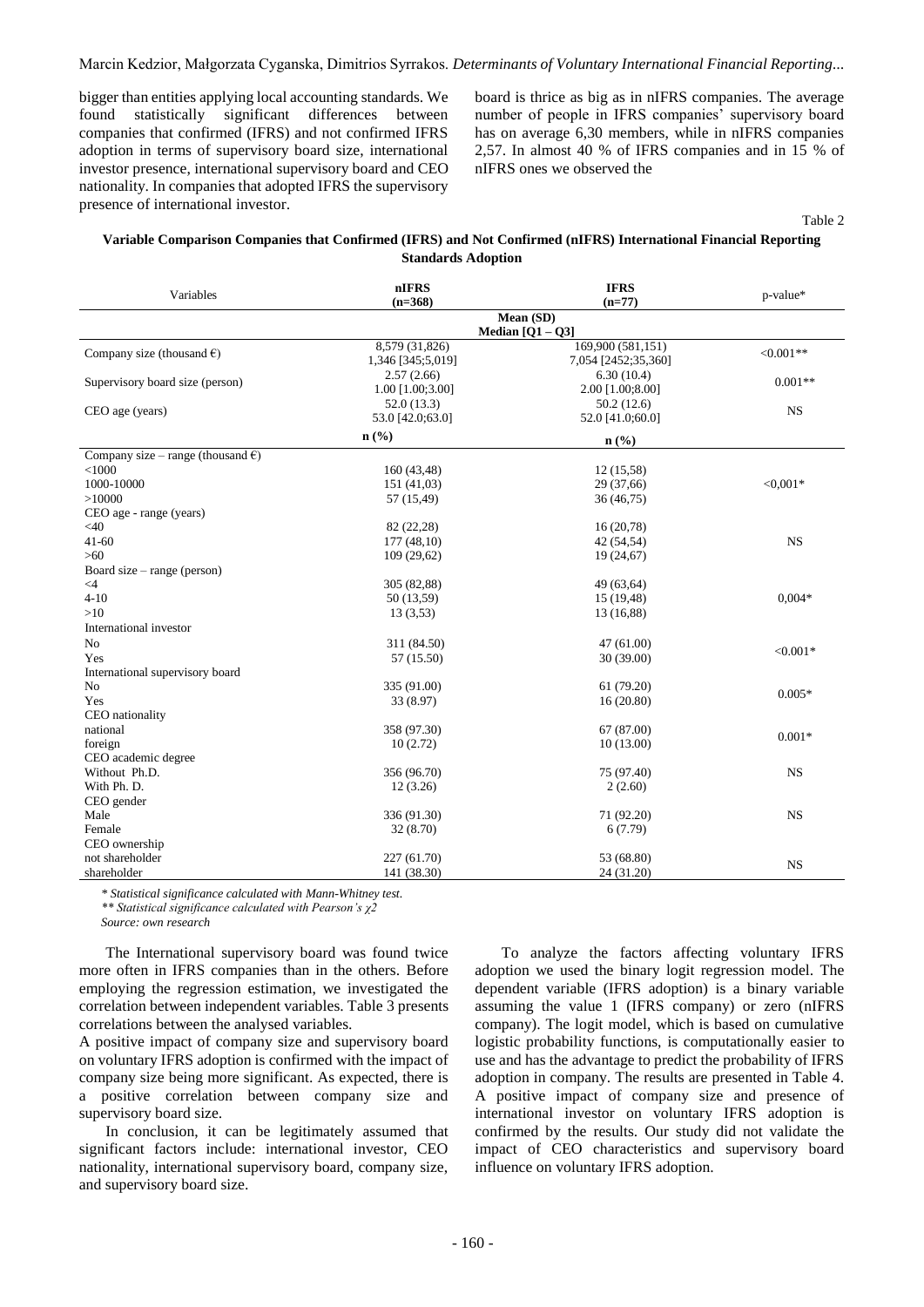| spearman Correlations Coemcient between muependent variables |              |                        |               |                        |                        |              |             |              |              |
|--------------------------------------------------------------|--------------|------------------------|---------------|------------------------|------------------------|--------------|-------------|--------------|--------------|
| Variable                                                     | <b>COMPS</b> | <b>ININW</b>           | <b>SUPBOS</b> | <b>INTSUP</b>          | <b>CEON</b>            | <b>CEOAD</b> | <b>CEOG</b> | <b>CEOAG</b> | <b>CEOWN</b> |
| <b>COMPS</b>                                                 |              |                        |               |                        |                        |              |             |              |              |
| <b>ININW</b>                                                 | $0,2308^*$   |                        |               |                        |                        |              |             |              |              |
| <b>SUPBOS</b>                                                | $0,5981$ *   | $0.3192*$              | 1             |                        |                        |              |             |              |              |
| <b>INTSUP</b>                                                | $0.3342*$    | $0.3153*$              | $0,4903*$     | 1                      |                        |              |             |              |              |
| <b>CEON</b>                                                  | $0.4861*$    | $0,3033*$              | $0.5315*$     | $0,5820*$              | $\mathbf{1}$           |              |             |              |              |
| <b>CEOAD</b>                                                 | 0,0680       | 0.0734                 | $0,1559$ *    | $0,1422$ <sup>*</sup>  | $0,2716^*$             | 1            |             |              |              |
| <b>CEOG</b>                                                  | $-0.038$     | 0,0012                 | $-0,0239$     | $-0,0047$              | $-0,0663$              | $-0.0550$    |             |              |              |
| <b>CEOAG</b>                                                 | $-0,0946$ ** | 0,0160                 | $-0.0344$     | $-0.0121$              | $-0.0359$              | $-0,0004$    | 0,0160      |              |              |
| <b>CEOWN</b>                                                 | $-0.093**$   | $-0.0214$ <sup>*</sup> | $-0.1779*$    | $-0.1801$ <sup>*</sup> | $-0.1665$ <sup>*</sup> | $-0.0850**$  | $-0.0514$   | $-0,0492$    |              |
| <b>IFRS</b>                                                  | $0,2446*$    | $0,2239$ <sup>*</sup>  | $0,2756^*$    | $0,1427$ <sup>*</sup>  | $0.1875*$              | $-0.0144$    | $-0.0122$   | $-0,0500$    | $-0.0556$    |

**Spearman Correlations Coefficient between Independent Variables**

*COMPS = company size; CEOAG = CEO age; SUPBOSR = Board size; ININW = International investor; INTSUP = International supervisory board; CEON = CEO nationality; CEOAD = CEO academic degree; CEOG = CEO gender; CEOWN = CEO ownership; p-values in brackets; \* - significant at the 0.01 level; \*\* - significant at the 0.05 level.*

*Source: own research*

**Logistic Regression Estimation Results for IFRS Adoption**

Table 4

Table 3

|               | Coefficient estimate<br>Standard error of coefficient estimate |        | $p$ -value |
|---------------|----------------------------------------------------------------|--------|------------|
| Intercept     | 2.2817                                                         | 0.9257 | 0.0137     |
| <b>COMPS</b>  | $-0.0000$                                                      | 0.0000 | $0.0351*$  |
| <b>ININW</b>  | 0.4347                                                         | 0.1645 | $0.0082**$ |
| <b>INTSUP</b> | $-0.0718$                                                      | 0.0489 | 0.1423     |
| <b>INTSUP</b> | $-0.3220$                                                      | 0.2903 | 0.2674     |
| <b>CEON</b>   | $-0.1814$                                                      | 0.5133 | 0.7236     |
| <b>CEOAD</b>  | $-0.5482$                                                      | 0.5647 | 0.3316     |
| <b>CEOG</b>   | 0.0056                                                         | 0.2398 | 0.9813     |
| <b>CEOAG</b>  | 0.0084                                                         | 0.0103 | 0.4150     |
| <b>CEOWN</b>  | 0.0431                                                         | 0.1469 | 0.7690     |

*\*,\*\* - significant at the 0.1, 0.01 levels, respectively; COMPS = company size; CEOAG = CEO age; SUPBOSR = Board size; ININW = International investor; INTSUP = International supervisory board; CEON = CEO nationality; CEOAD = CEO academic degree; CEOG = CEO gender; CEOWN = CEO ownership;*

*Source: own research*

#### **Discussion**

Our study revealed that bigger companies more often adopt IFRS. The relationship between a company's size and IFRS adoption was confirmed by Andre et al. (2012), Wu and Zhang (2009) and Tran et.al. (2019). We presume this is because large businesses frequently rely on external financing in foreign markets, and IFRS adoption can reduce the cost of capital. IFRS, unlike various local accounting standards, facilitate adoption of many alternative solutions, which can be employed by large and operationally and geographically diversified entities. Large companies are equipped with necessary financial experts and resources, enabling them to adopt IFRS (Andre *et al.,* 2012). Also, they incur lower information production costs and lower costs of competitive disadvantage associated with disclosures. They are inclined to disclose more information, which does not pose the threat of losing competitive advantage. As a result, bigger companies are able to meet stricter requirements imposed by

IFRS (Bessieux-Ollier & Walliser, 2012). IFRS adoption in large companies can be also positively evaluated by markets as an additional indication of a corporate governance system. Moreover, large companies' reliability and transparency are, frequently conditioned by IFRS adoption.

We confirmed the results presented by Covrig et al. (2007), who discovered statistically significant impact of foreign investors on voluntary IFRS adoption. Their study claimed that international investors select targets with which they are well acquainted, and give preference to companies with effective corporate governance systems, which implies high quality accounting systems. We presume that international investors have sufficient financial, human and organizational resources to make the right decisions with regard to the quality of accounting standards (Gul et al., 2010). On the other hand, DeFond et. al. (2019) emphasize that foreign investors' home country institutions affect their reaction to IFRS adoption or other activities. For example foreign investors from countries with weak legal and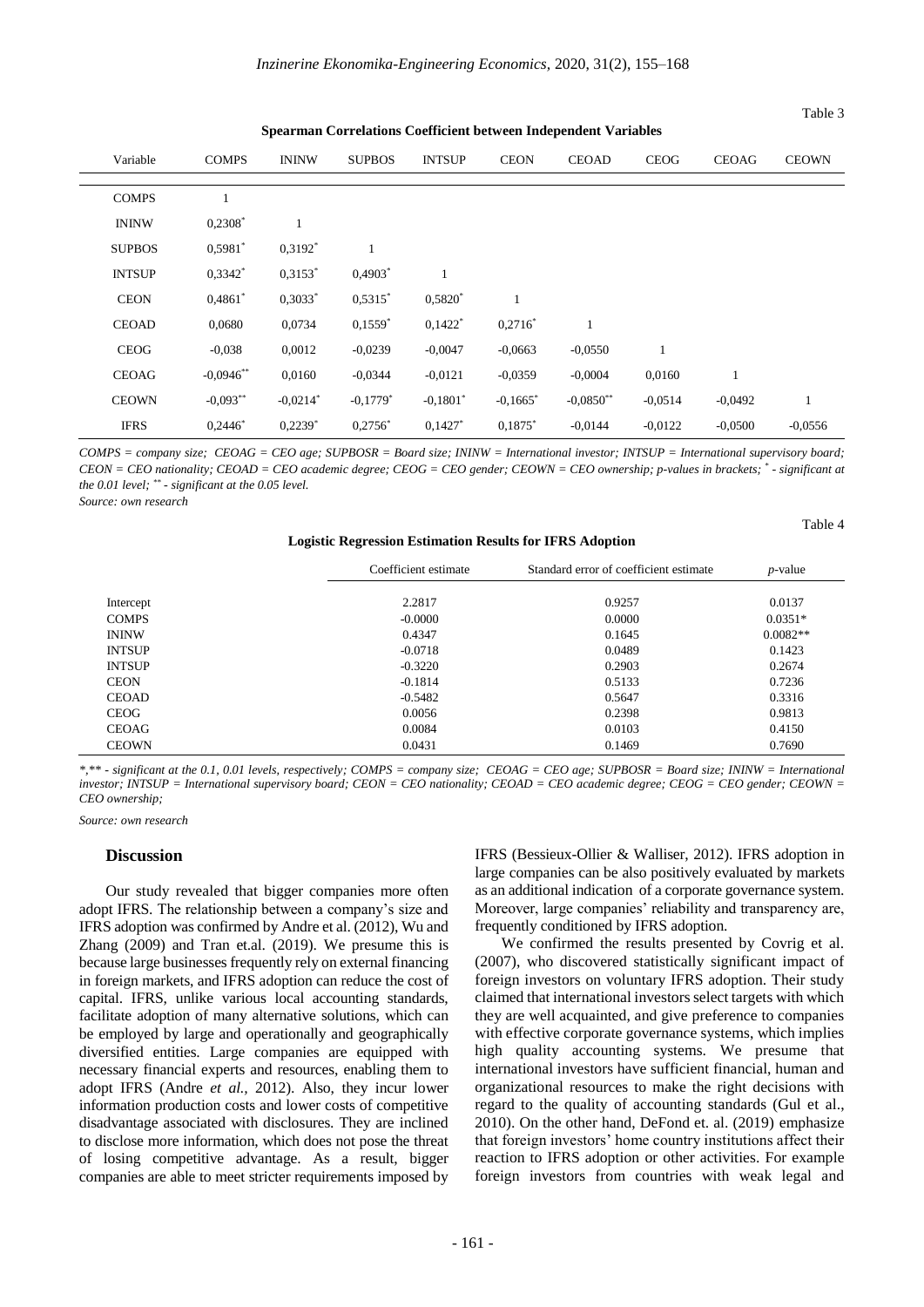economic institutions, similar to those in China, are supposed to reduce their investment by a greater amount than foreign investors from countries with strong institutions, like Poland (Popov, 2001).

A high proportion of supervisory board members in companies from Poland come from the company's country of origin. International supervisory boards still constitute a relatively insignificant group also in West European corporations (van Veen & Marsman, 2008). It can be assumed that the number of members in international supervisory boards in Polish companies will increase due to the economic development of individual countries or companies as well as intensified international trade. As foreign supervisory boards have a positive impact on the quality of accounting in emerging markets, we presume that replacement of local standards with IFRS in less developed markets improves the quality of accounting (Klai & Omri, 2013; Firth *et al.,* 2007; An & Naughton, 2007).

The size of a supervisory board is only partially statistically significant determinant of voluntary IFRS adoption. The results are somewhat surprising because the size of a supervisory board usually leads to improved transparency of financial information (Upadhyay & Sriram, 2011). Larger boards in big entities need comprehensive and high quality information to perform their supervisory functions, hence the likelihood of application of IFRS should be higher. On the other hand, it must be kept in mind that board size is commonly determined by national law or listing requirements and is mostly based on the enterprise size and sector (Bezo *et al.,* 2015).

Our study verified positively the hypothesis claiming the impact of international supervisory boards on IFRS adoption, but statistical significance is low. However, to some extent international supervisory boards may be associated with the expansion of international business activity, which leads to broader IFRS application (Andre *et al.,* 2012). It will be necessary to develop a business language understandable to all supervisory board members (Palmer & Varner, 2007). Foreign board members can enforce IFRS application – they are better acquainted with international standards. Frequently, as the representatives of foreign investors, they require adoption of accounting standards applied by parent companies. It seems that the impact of this factor on IFRS adoption – to be more significant – should be enhanced by other conditions.

We found that a CEO's nationality determines voluntary IFRS adoption, but only in small extent. The results seem surprising because foreign CEOs, similarly to foreign supervisory board members, usually have more confidence in generally accepted accounting standards (IFRS). It should be noted that the majority of CEOs in the companies come from their countries of origin. This phenomenon is typical of relatively small entities, with their business activity located chiefly in their country of origin. The confirmation of this phenomenon can be found in Weber's (2010) research. Indeed, foreign CEOs are significantly more numerous in companies adopting IFRS as compared with businesses applying local standards. They usually perform managerial, not supervisory functions. CEO positions are frequently held by business leaders who have broad practical knowledge (Ruigrok *et al.,* 2007). They are more aware of the possible benefits resulting from IFRS

application. People from other countries, who have international professional experience, are more aware of the positive impact of IFRS on the quality of accounting. Foreign CEOs are more likely to favour world and high quality accounting standards (IFRS) than CEOs operating in local markets. Possibly, foreign executives from less developed markets, who lack broad international experience, do not guarantee IFRS application.

A CEO's academic degree does not turn out to be statistically significant. It seems surprising in light of the fact that literatures attribute much significance to academic education as a determinant of IFRS application (Sucher & Jindrichovska, 2004). It should be highlighted that it is not common for CEOs in Europe to have academic degrees. CEOs are much more interested in obtaining MBA degrees than academic titles (Bancel & Mittoo, 2004).

Our study did not confirm the significant influence of gender on IFRS adoption. We found out that in companies with male CEOs the extent of IFRS adoption was the same as in companies with female CEOs. We did not confirm the Musteen et al., (2006) and Davis et al. (2010) findings, who discovered higher acceptance of change among female CEOs (for example IFRS adoption). We suppose that this maybe because females performing key accounting functions adopt more conservative financial reporting policies. This was confirmed with empirical studies conducted by Francis et al. (2009) who found that females in key positions, responsible for accounting, are more likely to present financial results on the basis of conservative assessments. This is especially the case for CEE countries, because local accounting standards in these countries are more conservative than IFRS.

Age was not found to be a statistical significant determinant of voluntary IFRS application. CEO average age for businesses applying local standards is slightly higher. Most CEOs are between the ages 30 and 70 years. The literature do not explicitly confirm correlations between age and choices of financial reporting systems. Younger CEOs are inexperienced in business but more likely to accept change and risk (for example IFRS adoption) (McClelland & O'Brien, 2011). This is of key importance for relatively small entities, which prepare non-consolidated financial statements, develop faster, demonstrate higher business risk, and need a dynamic and bold leadership (McClelland and O'Brien, 2011; McClelland et al., 2010). It should be noted that a large number of empirical studies confirm a negative impact of CEO age on the quality of accounting (Srinivasan, 2005; Francis *et al.,* 2008). We presume that it is because people nearing retirement age are not inclined to take a risk and focus on short-term gains, frequently to the detriment of long-term profitability and thus the probability that older CEOs introduce IFRS will be lower. The original enthusiasm, acceptance of risk and openness to new trends (IFRS) can be gradually replaced: unwillingness to take a risk and accept change, and the desire to retain status quo (local accounting standards). Experience and expertise gained in the process of continuous learning confirm the benefits of international standards and lead to IFRS application. It might be assumed that middle-aged CEOs are more likely to adopt IFRS, while the youngest and oldest CEOs are less inclined to apply IFRS for the above stated reasons. We suppose that the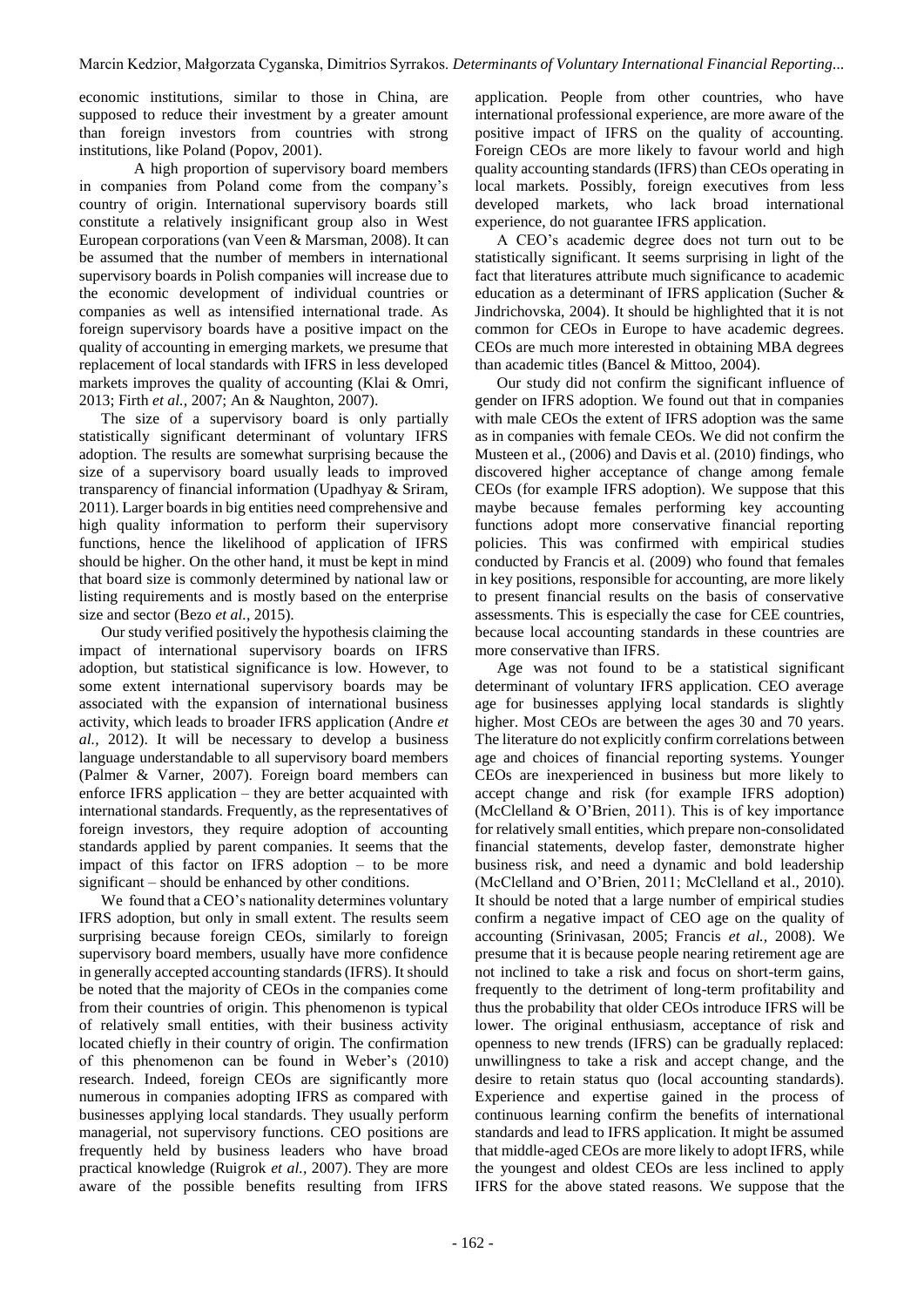uneven impact of age on IFRS adoption may be due to the difference in the labor market (e.g. the level of job rotation, wages). For example the longer an employee is hired at his/her job, his/her ability to taking extra effort at work decreases over time. Rotating the employee to a different job may generate a fresh impulse for effort. However, job rotation also reduces the employee's time horizon, thus reducing propensity to implement long-term projects, like IFRS adoption (Hakenes & Katolnik, 2017).

CEO ownership is not a clear determinant of IFRS adoption, either. CEOs in the analysed companies may not be fully aware of the numerous benefits of IFRS, being discouraged by the high costs and complexity of IFRS adoption. Voulgaris et al. (2013) claim that given the fair value measurement, IFRS adoption could result in the volatility of balance sheet items. Therefore, IFRS can hinder measurement of managers' performance according to accounting data. We presume that lack of influence of CEO ownership on IFRS adoption maybe associated with CEO ownership structure rather than fact the CEO is a shareholder (Banbhan *et al.,* 2018).

## **Conclusions**

The paper analyzed the influence of various CEO and supervisory board characteristics on voluntary IFRS adoption in listed companies preparing unconsolidated financial statements from Poland. It contributes in identifying the major determinants of voluntary IFRS adoption, such as company size and international investors presence. We discovered that the size of supervisory boards, the presence of international members in those boards, and supervisory board size have a positive impact on IFRS adoption. The influence of CEO's gender and age, and CEO ownership were not found to be statistically significant determinants. We conclude that voluntary IFRS adoption depends on the characteristics of supervisory boards, rather than the individual features of CEOs. This should not seem surprising, given a supervisory board's responsibility for corporate governance good practices, including the choice of accounting standards. The greatest probability of voluntary IFRS adoption is conditioned by the cooccurrence of specific variables: international investor and CEO nationality; board size and international board; board size, international board and CEO gender; CEO age and international investor.

The study contributes to the literature by shedding further light into the new variables determining voluntary IFRS adoption in Polish companies. To the author's best knowledge, no previous research papers referred to the discussed CEO and supervisory board characteristics as drivers of voluntary IFRS adoption. All the determinants which can be regarded as the international components of corporate governance systems (international investor and CEO nationality; board size and international board) are verified as statistically significant.

Our findings can be useful for regulators as well as various users of financial statements prepared by listed companies. The findings are also significant in the context of voluntary IFRS adoption by publicly traded companies which do not apply IFRS, or by unlisted businesses. This finding adds to the literature, which suggests a capital market benefit to mandatory IFRS adoption in countries with weak standard enforcement infrastructure. We illustrate that IFRS adoption can improve the information environment of firms as they have the economic incentive to achieve higher levels of compliance.

### **Limitation of the Study**

The paper did not analyse more variables due to data limitations. This problem relates mainly to the NewConnect market in Poland, created for smaller companies, which do not have to meet strict disclosure requirements. Future studies could complement the results of voluntary IFRS adoption analysis for East European countries by comparing them with those focusing on West European companies, including more variables such as: presence of independent managers, proportion of supervisory board members to management board members, and CEO duality.

# **References**

- Abbadi, S. S., Hijazi, Q. F., & Al-Rahahleh, A. S. (2016). Corporate governance quality and earnings management: Evidence from Jordan. Australasian Accounting, *Business and Finance Journal*, 10(2), 54–75. [http://dx.doi.org/10.](http://dx.doi.org/10) 14453/aabfj.v10i2.4
- Adebayo, A., & Sharma, H. (2017). Analysis of Implementation Experiences of IFRS in Nigeria. Copyright 2017 by Institute for Global Business Research, Nashville, TN, USA, 148.
- al-Dhamari, R. A., & Ismail, K. N. I. K. (2013). Governance Structure, Ownership Structure and Earnings Predictability: Malaysian Evidence. Asian Academy of Management *Journal of Accounting and Finance*, 9(1), 1–23.
- An, Y., & Naughton, T. (2007). Does Foreign Ownership Increase Financial Reporting Conservatism. Melbourne: RMIT University.
- Anderson, R. C., Mansi, S. A., & Reeb, D. M. (2004). Board Characteristics, Accounting Report Integrity, and the Cost of Debt. *Journal of accounting and economics*, 37(3), 315–342. [https://doi.org/10.1016/j.jacceco. 2004.01.004](https://doi.org/10.1016/j.jacceco.%202004.01.004)
- Andre, P., Walton, P. J., & Yang, D. (2012). Voluntary Adoption of IFRS: A Study of Determinants for UK Unlisted Firms, ESSEC KPMG Financial Reporting Centre, 3 January. <https://doi.org/10.2139/ssrn.1978986>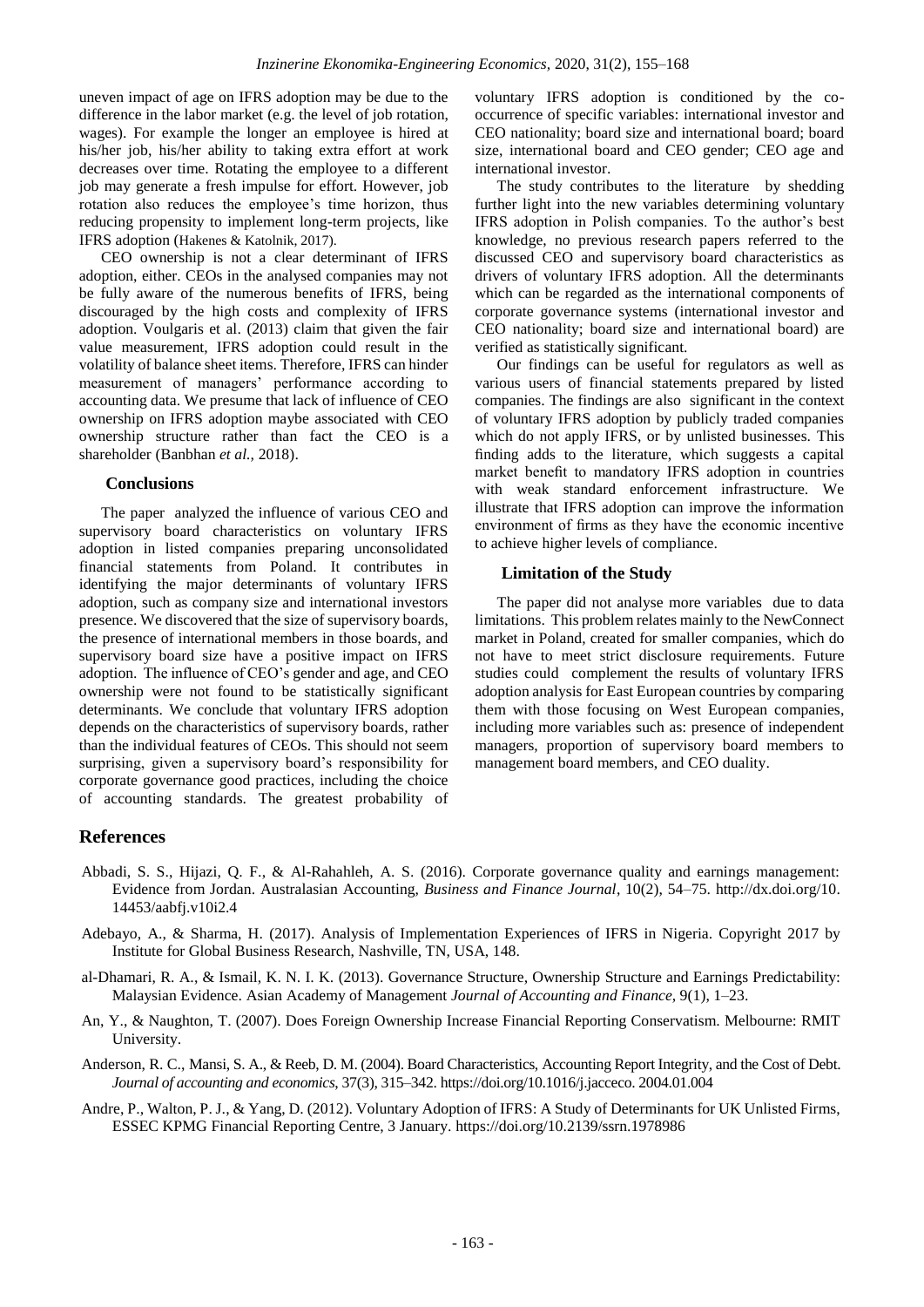Marcin Kedzior, Małgorzata Cyganska, Dimitrios Syrrakos. *Determinants of Voluntary International Financial Reporting...*

- Arsen, D., Grace, G., Sarikas, R. H. S., & Senteney, D. L. (2010). An Investigation of the Comparative Impact of Degree of Implementation of IFRS upon the Public and Private Information Quality of Asia Pacific Country Firms. *The International Business & Economics Research Journal*, 9(3), 27-45[. https://doi.org/10.19030/iber.v9i3.534](https://doi.org/10.19030/iber.v9i3.534)
- Astami, E. W., & Tower, G. (2006). Accounting-policy Choice and Firm Characteristics in the Asia Pacific Region: An International Empirical Test of Costly Contracting Theory. *The international journal of accounting*, 41(1), 1–21. <https://doi.org/10.1016/j.intacc.2005.12.004>
- Baluch, C., Cohen, R., Soto, H., Tucker, P., Volkan, A., & Wright G. (2011). Fair Value Accounting: Current Status and a Proposal for Convergence. *The International Business & Economics Research Journal*, 4(10). [https://doi.org/10.](https://doi.org/10.%2019030/iber.v10i4.4180)  [19030/iber.v10i4.4180](https://doi.org/10.%2019030/iber.v10i4.4180)
- Banbhan, A., Cheng, X., & Ud Din, N. (2018). Financially qualified members in an upper echelon and their relationship with corporate sustainability: Evidence from an emerging economy. *Sustainability,* 10(12), 4697. [https://doi.org/10.](https://doi.org/10.%203390/su10124697)  [3390/su10124697](https://doi.org/10.%203390/su10124697)
- Bancel, F., & Mittoo, U. R. (2004). Cross-Country Determinants of Capital Structure Choice: A Survey of European Firms. *Financial Management*, 33(4), 102–132.
- Barth, M., & Taylor, D. (2010). In Defense of Fair Value: Weighing the Evidence on Earnings Management and Asset Securitizations. *Journal of Accounting and Economics*, 49(1/2), 6–33[. https://doi.org/10.1016/j.jacceco.2009.10.001](https://doi.org/10.1016/j.jacceco.2009.10.001)
- Barua, A., Davidson, L. F., Rama, D. V., & Thiruvadi, S. (2010). CFO Gender and Accruals Quality. *Accounting Horizons*, 24(1), 25–39.<https://doi.org/10.2308/acch.2010.24.1.25>
- Bassemir, M., & Novotny-Farkas, Z. (2018). IFRS adoption, reporting incentives and financial reporting quality in private firms. *Journal of Business Finance & Accounting*, 45 (7/8), 759–796.<https://doi.org/10.1111/jbfa.12315>
- Bassemir, M. (2018). Why Do Private Firms Adopt IFRS?. *Accounting and Business Research*, 48 (3), 237–263. <https://doi.org/10.1080/00014788.2017.1357459>
- Bessieux-Ollier, C., & Walliser, E. (2012). Why Firms Listed on an Unregulated Financial Market Comply Voluntarily with IFRS: An Empirical Analysis with French Data, Montpellier Research in Management.
- Bezo, Y., Brahimi, A. D. D. F., & Dibra, R. (2015). Corporate Governance in Transition Countries. Corporate Governance, 6(4).
- Borowski, Sz., & Kariozen, M. (2007). Application of International Financial Reporting Standards in Polish Listed Companies. The Impact on Hedge Accounting and Consolidation. *Theoretical Journal of Accounting*, 38, 5–24.
- Bouchareb, M., Ajina, A., & Souid, S. (2014). Does the Adoption of IAS/IFRS with a Strong Governance Mechanism Can Deter Earnings Management?. *International Journal of Academic Research in Economics and Management Sciences*, 3(1).<https://doi.org/10.6007/IJAREMS/v3-i1/645>
- Bova, F. (2007). The Determinants and Consequences of Higher Accounting Quality Following IFRS Adoption in Emerging Markets: Inferences from Kenya. *Yale School of Management, December*, 1–34.
- Bradbury, M., Mak, Y. T., & Tan, S. M. (2006). Board Characteristics, Audit Committee Characteristics and Abnormal Accruals. *Pacific Accounting Review*, 18(2), 47–68.<https://doi.org/10.1108/01140580610732813>
- Broberg, P., Tagesson, T., & Collin, S. O. (2010). What Explains Variation in Voluntary Disclosure? A Study of the Annual Reports of Corporations Listed on the Stockholm Stock Exchange. *Journal of Management & Governance*, 14(4), 351–377[. https://doi.org/10.1007/s10997-009-9104-y](https://doi.org/10.1007/s10997-009-9104-y)
- Chang, J. C., & Sun, H. L. (2009). Crossed-listed Foreign Firms' Earnings Informativeness, Earnings Management and Disclosures of Corporate Governance Information under SOX. *The International Journal of Accounting*, 44(1), 1–32. <https://doi.org/10.1016/j.intacc.2008.12.004>
- Chiraz, D., & Anis, J. (2012). Corporate Governance, Mandatory Adoption of IAS/IFRS and Earnings Management by French IPO Companies. *International Journal of Management and Strategy*, 3(5).
- Cho, S., & Rui, O. M. (2009). Exploring the Effects of China's Two-tier Board System and Ownership Structure on Firm Performance and Earnings Informativeness. *Asia-Pacific Journal of Accounting & Economics,* 16(1), 95–117. <https://doi.org/10.1080/16081625.2009.9720831>
- Choi, F. D. S., & Meek, G. K. (2005). International Accounting, Pearson Prentice Hall, New Jersey.
- Collier, P., & Zaman, M. (2005). Convergence in European Corporate Governance: the Audit Committee Concept. *Corporate Governance: An International Review*, 13(6), 753–768[. https://doi.org/10.1111/j.1467-8683.2005.00468.x](https://doi.org/10.1111/j.1467-8683.2005.00468.x)
- Conesa, I. M., & Martinez, E. O. (2004). International Financial Analysis and Handicap of Accounting Diversity. *European Business Review*, 16(3), 272–291[. https://doi.org/10.1108/09555340410536217](https://doi.org/10.1108/09555340410536217)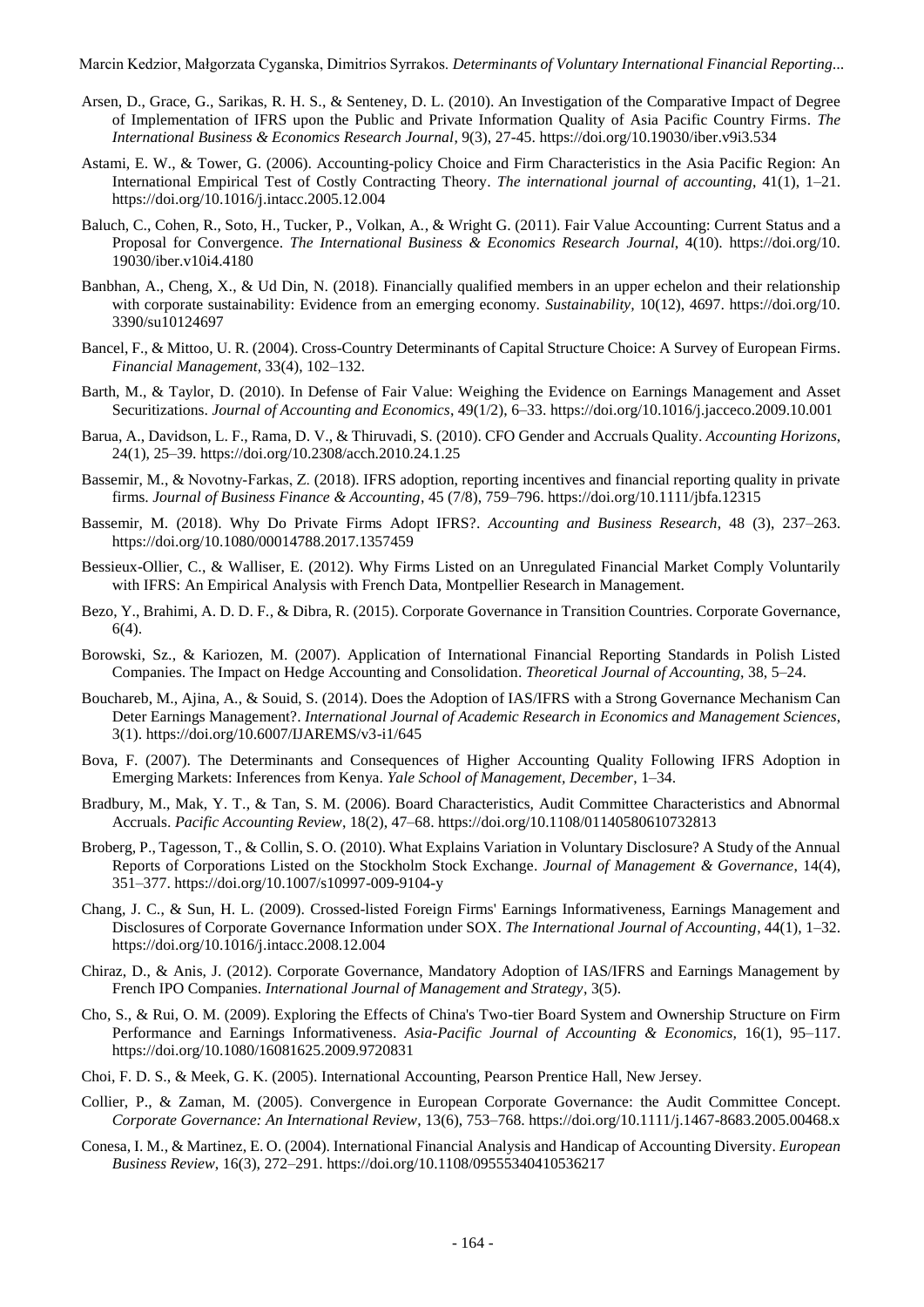- Covrig, V. M., Defond, M. L., & Hung, M. (2007). Home Bias, Foreign Mutual Fund Holdings, and the Voluntary Adoption of International Accounting Standards. *Journal of Accounting Research*, 45(1), 41–70[. https://doi.org/10.1111/j.1475-](https://doi.org/10.1111/j.1475-679X.2007.00226.x) [679X.2007.00226.x](https://doi.org/10.1111/j.1475-679X.2007.00226.x)
- Damak-Ayadi, S., Sassi, N., & Bahri, M. (2020). Cross-country determinants of IFRS for SMEs adoption*, Journal of Financial Reporting and Accounting,* Vol. ahead-of-print No. ahead-of-print. [https://doi.org/10.1108/JFRA-12-2018-](https://doi.org/10.1108/JFRA-12-2018-0118) [0118](https://doi.org/10.1108/JFRA-12-2018-0118)
- Davarcioglu, T. (2011). Empirical Accounting Research. Thesis (PhD), Humboldt-Universitat Berlin.
- Davidson III, W. N., Xie, B., Xu, W., & Ning, Y. (2007). The Influence of Executive age, Career Horizon and Incentives on Pre-Turnover Earnings Management. *Journal of Management & Governance*, 11(1), 45–60. [https://doi.org/10.](https://doi.org/10.%201007/s10997-007-9015-8)  [1007/s10997-007-9015-8](https://doi.org/10.%201007/s10997-007-9015-8)
- Davis, P. S., Babakus, E., Danskin Englis, P., & Pett, T. (2010). The Influence of CEO Gender on Market Orientation and Performance in Service Small and Medium-Sized Service Businesses. *Journal of Small Business Mana*gement, 48(4), 475–496[. https://doi.org/10.1111/j.1540-627X.2010.00305.x](https://doi.org/10.1111/j.1540-627X.2010.00305.x)
- DeFond, M., Gao, X., Li, O. Z., & Xia, L. (2019). IFRS adoption in China and foreign institutional investments. *China Journal of Accounting Research*, 12(1), 1–32. <https://doi.org/10.1016/j.cjar.2018.07.006>
- Du, X., Jian, W., & Lai, S. (2017). Do foreign directors mitigate earnings management? Evidence from China. *The International Journal of Accounting*, 52(2), 142–177[. https://doi.org/10.1016/j.intacc.2017.04.002](https://doi.org/10.1016/j.intacc.2017.04.002)
- Duan, T., Hou, W., & Rees, W. (2019). CEO international experience and foreign IPOs, Economic Modelling, December. <https://doi.org/10.1016/j.econmod.2019.11.033>
- Dumontier, P., & Raffournier, B. (1998). Why Firms Comply Voluntarily with IAS: an Empirical Analysis with Swiss Data. *Journal of International Financial Management & Accounting*, 9(3), 216–245. [https://doi.org/10.1111/1467-](https://doi.org/10.1111/1467-646X.00038) [646X.00038](https://doi.org/10.1111/1467-646X.00038)
- Eng, L. L., & Mak, Y. T. (2003). Corporate Governance and Voluntary Disclosure. *Journal of Accounting and Public Policy*, 22(4), 325–345[. https://doi.org/10.1016/S0278-4254\(03\)00037-1](https://doi.org/10.1016/S0278-4254(03)00037-1)
- Firth, M., Fung, P. M,. & Rui, O. M. (2007). Ownership, Two-Tier Board Structure, and the Informativeness of Earnings-Evidence from China. *Journal of accounting and public policy*, 26(4), 463–496[. https://doi.org/10.1016/j.jaccpubpol.](https://doi.org/10.1016/j.jaccpubpol.%202007.05.004)  [2007.05.004](https://doi.org/10.1016/j.jaccpubpol.%202007.05.004)
- Francis, B., Hasan, I., Park, J. C., & Wu, Q. (2009). Gender Differences in Financial Reporting Decision-Making: Evidence from Accounting Conservatism. *FMA Annual Meeting, October*, 21–24[. https://doi.org/10.1111/1911-3846.12098](https://doi.org/10.1111/1911-3846.12098)
- Francis, J. R., Khurana, I. K., Martin, X., & Pereira, R. (2008a.) The Role of Firm-Specific Incentives and Country Factors in Explaining Voluntary IAS adoptions: Evidence from Private Firms. *European accounting review*, 17(2), 331–360. <https://doi.org/10.1080/09638180701819899>
- Francis, J., Huang, A. H., Rajgopal, S., & Zang, A. Y. (2008). CEO Reputation and Earnings Quality. *Contemporary Accounting Research*, 25(1), 109–147.<https://doi.org/10.1506/car.25.1.4>
- Garcia-Sanchez, I. M., Martínez-Ferrero, J., & García-Meca, E. (2017). Gender diversity, financial expertise and its effects on accounting quality. *Management Decision*, 55 (2), 347–382[. https://doi.org/10.1108/MD-02-2016-0090](https://doi.org/10.1108/MD-02-2016-0090)
- Graham, A., Nandialath, A. M., Skaradzinski, D., & Rustambekov, E. (2017). Macroeconomic Determinants of International Financial Reporting Standards (IFRS) Adoption: Evidence from the Middle East North Africa (MENA) Region. *Revista Internacional Administracion & Finanzas,* 9(1), 39–48.
- Graham, J. R., Harvey, C. R., & Rajgopal, S. (2005). The Economic Implications of Corporate Financial Reporting. *Journal of accounting and economics*, 40(1), 3–73.<https://doi.org/10.1016/j.jacceco.2005.01.002>
- Gul, F. A., & Leung, S. (2004). Board Leadership, Outside Directors' Expertise and Voluntary Corporate Disclosures. *Journal of Accounting and public Policy*, 23(5), 351–379[. https://doi.org/10.1016/j.jaccpubpol.2004.07.001](https://doi.org/10.1016/j.jaccpubpol.2004.07.001)
- Gul, F. A., Kim, J. B., & Qiu, A. A. (2010). Ownership Concentration, Foreign Shareholding, Audit Quality, and Stock Price Synchronicity: Evidence from China. *Journal of Financial Economics*, 95(3), 425–442[. https://doi.org/10.1016/j.](https://doi.org/10.1016/j.%20jfineco.2009.11.005)  [jfineco.2009.11.005](https://doi.org/10.1016/j.%20jfineco.2009.11.005)
- Hakenes, H., & Katolnik, S. (2017). On the incentive effects of job rotation. *European Economic Review*, 98, 424–441. <https://doi.org/10.1016/j.euroecorev.2017.07.003>
- Ho, J. A. (2009). Association between Board Characteristics and Accounting Conservatism: Empirical Evidence from Malaysia. Thesis (PhD), Auckland University of Technology.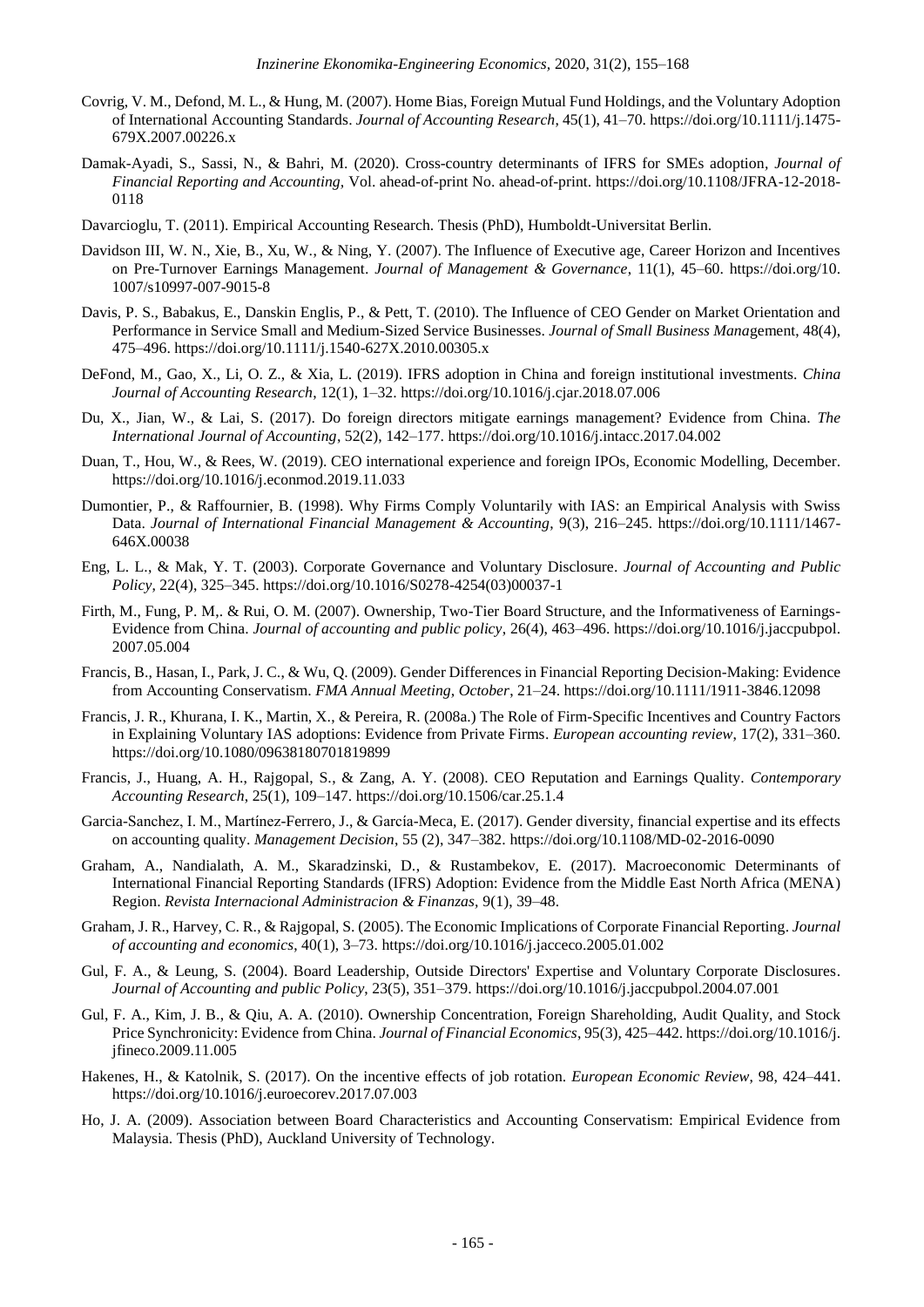Marcin Kedzior, Małgorzata Cyganska, Dimitrios Syrrakos. *Determinants of Voluntary International Financial Reporting...*

- Ho, S. S. M., & Wong, K. S. (2001). A Study of the Relationship Between Corporate Governance Structures and the Extent of Voluntary Disclosure. *Journal of International Accounting, Auditing & Taxation*, 10, 139–156. [https://doi.org/10.](https://doi.org/10.%201016/S1061-9518(01)00041-6)  [1016/S1061-9518\(01\)00041-6](https://doi.org/10.%201016/S1061-9518(01)00041-6)
- Hope, O. K., Jin, J., & Kang, T. (2006). Empirical Evidence on Jurisdictions that Adopt IFRS. *Journal of International Accounting Research*, 5(2), 1–20.<https://doi.org/10.2308/jiar.2006.5.2.1>
- Hope, O. K., Langli, J. C., & Thomas, W. B. (2012). Agency Conflicts and Auditing in Private Firms, Accounting. *Organizations and Society*, 37(7), 500–517.<https://doi.org/10.1016/j.aos.2012.06.002>
- Houqe, M. N., Monem, R. M., & van Zijl, T. (2016). The economic consequences of IFRS adoption: Evidence from New Zealand. *Journal of International Accounting, Auditing and Taxation*, 27, 40–48. [https://doi.org/10.1016/](https://doi.org/10.1016/%20j.intaccaudtax.2016.10.001)  [j.intaccaudtax.2016.10.001](https://doi.org/10.1016/%20j.intaccaudtax.2016.10.001)
- Huang, H. W., Rose-Green, E., & Lee, Ch. Ch. (2012). CEO Age and Financial Reporting Quality. *Accounting Horizons American Accounting Association*, 26(4), 725–740.<https://doi.org/10.2308/acch-50268>
- Hunton, J. E., Hoitash, R., & Thibodeau J. C. (2011). The Relationship between Perceived Tone at the Top and Earnings Quality. *Contemporary Accounting Research*, 28(4), 1190–1224. <https://doi.org/10.1111/j.1911-3846.2011.01100.x>
- Ilieva, M., & Yamada, J. I. (2018). Decision-Making Process in Japanese Board Room. Audit & Supervisory Board as a Source of Information to Outside Board Members: A Systematic Review. *Journal of Modern Accounting and Auditing*, 14(1), 17–34. <https://doi.org/10.17265/1548-6583/2018.01.003>
- Inoue, T. T., & Wayne, B. (1996). The Choice of Accounting Policy in Japan. *Journal of International Financial Management & Accounting*, 7, 1–23.<https://doi.org/10.1111/j.1467-646X.1996.tb00061.x>
- Karagul, A. A., & Yonet, N. K. (2012). Impact of Board Characteristics and Ownership Structure on Voluntary Disclosure: Evidence from Turkey, Retrieved from www. scholar-google.com.
- Kedzior, M., & Grabinski, K. (2018). Forma prezentacji informacji w sprawozdaniach finansowych a ich uzytecznoscprzeglad wybranych badan, Zeszyty Naukowe Uniwersytetu Ekonomicznego w Krakowie, 2 (974), 41–59. <https://doi.org/10.15678/ZNUEK.2018.0974.0203>
- Kedzior, M. (2012). Capital Structure in EU Selected Countries Micro and Macro Determinants. *Argumenta Oeconomica,* 28(1), 69–117.
- Khurana I. K., & Kim M. S. (2003). Relative Value Relevance of Historical Cost vs. Fair Value: Evidence from Bank Holding Companies. *Journal of Accounting and Public Policy*, 22, 19–42. [https://doi.org/10.1016/S0278-4254\(02\)](https://doi.org/10.1016/S0278-4254(02)%2000084-4)  [00084-4](https://doi.org/10.1016/S0278-4254(02)%2000084-4)
- Klai, N., & Omri, A. (2013). Corporate Board Characteristics and the Informativeness of Accounting Earnings: Evidence from Tunisia. *International Journal of Financial Economics*, 1(4), 2013, 133–142.
- Kouki, A. (2018). IFRS and value relevance. *Journal of Applied Accounting Research*, 19 (1), 60–80, [https://doi.org/10.](https://doi.org/10.%201108/JAAR-05-2015-0041)  [1108/JAAR-05-2015-0041](https://doi.org/10.%201108/JAAR-05-2015-0041)
- Lang, M. H., & Lundholm R. J.(2000). Voluntary Disclosure and Equity Offerings: Reducing Information Asymmetry or Hyping the Stock?. *Contemporary Accounting Research*, 17(4), 623–662. [https://doi.org/10.1506/9N45-F0JX-](https://doi.org/10.1506/9N45-F0JX-AXVW-LBWJ)[AXVW-LBWJ](https://doi.org/10.1506/9N45-F0JX-AXVW-LBWJ)
- Leuz, C., & Wustemann, J. (2003). The Role of Accounting in the German Financial System, CFS Working Paper, 16. <https://doi.org/10.2139/ssrn.427000>
- Li, S. (2010). Does Mandatory Adoption of International Financial Reporting Standards in the European Union Reduce the Cost of Equity Capital?. *The Accounting Review*, 85(2), 607–636[. https://doi.org/10.2308/accr.2010.85.2.607](https://doi.org/10.2308/accr.2010.85.2.607)
- Lin, Y. C., Wang, Y. C., Chiou, J. R., & Huang, H. W. (2014). CEO Characteristics and Internal Control Quality, *Corporate Governance: An International Review*, 22(1), 24–42[. https://doi.org/10.1111/corg.12042](https://doi.org/10.1111/corg.12042)
- Lo, K., Ramos, F., & Rogo, R. (2017). Earnings management and annual report readability. *Journal of Accounting and Economics*, 63(1), 1–25.<https://doi.org/10.1016/j.jacceco.2016.09.002>
- Machuga, S., & Teitel K. (2009). Board of Director Characteristics and Earnings Quality Surrounding Implementation of a Corporate Governance Code in Mexico. *Journal of International Accounting*, *Auditing and Taxation*, 18(1), 1–13. <https://doi.org/10.1016/j.intaccaudtax.2008.12.002>
- Masulis, R., Wang, C., & Xie, F. (2010). Globalizing the Boardroom The Effects of Foreign Directors on Corporate Governance and Firm Performance, Working Paper. <https://doi.org/10.2139/ssrn.1572838>
- Matonti, G., & Iuliano, G. (2012). Voluntary adoption of IFRS by Italian private firms: A study of the determinants. *Eurasian Business Review,* 2(2), 43–70.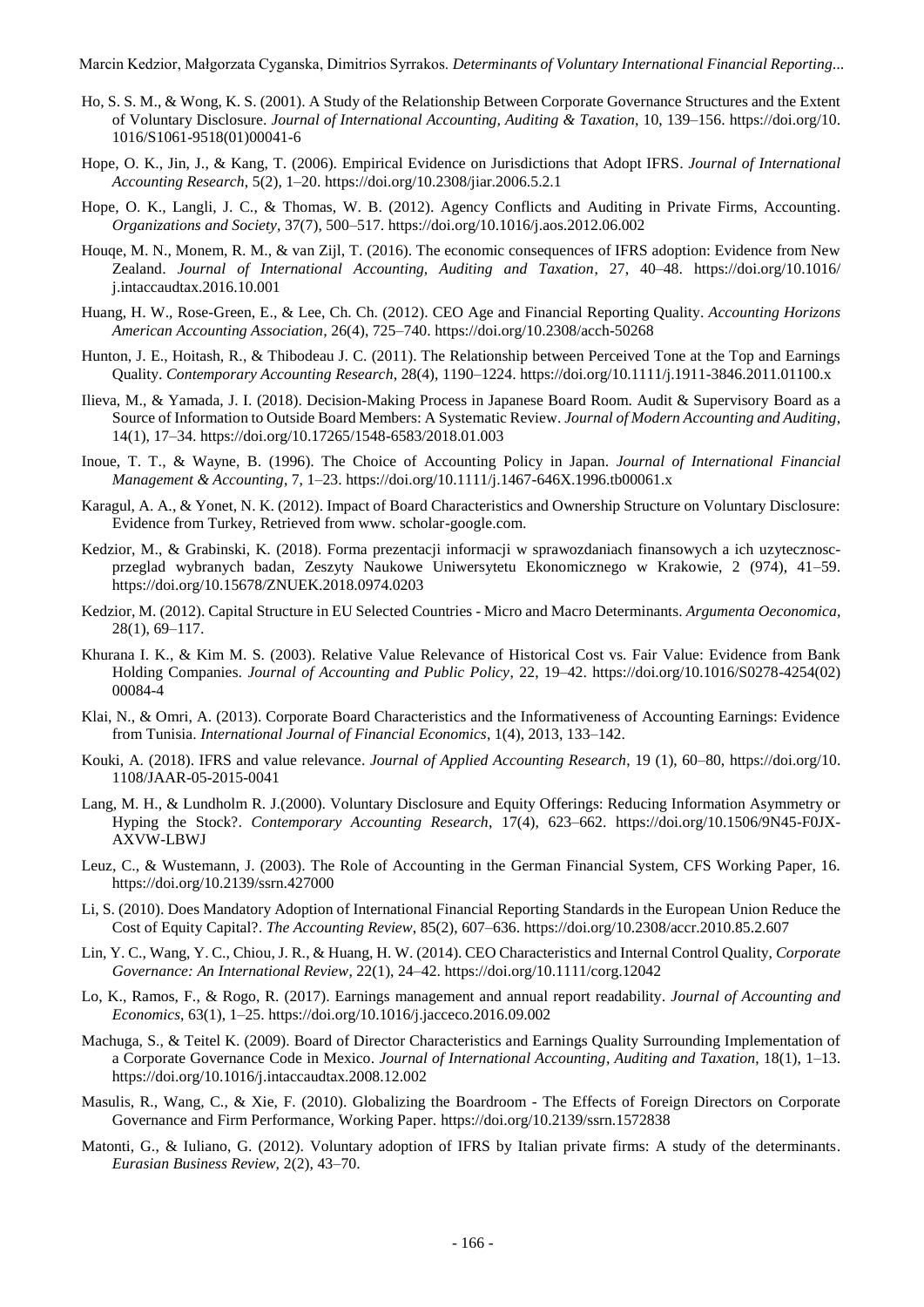- McClelland, P. L., & O'Brien, J. P. (2011). Transaction Cost Economics and Corporate Governance: The Case of CEO Age and Financial Stake. *Managerial and Decision Economics*, 32, 141–158[. https://doi.org/10.1002/mde.1520](https://doi.org/10.1002/mde.1520)
- McClelland, P. L., Liang, X., & Barker, V. L. (2010). CEO Commitment to the Status Quo: Replication and Extension Using Content Analysis. *Journal of Management*, 36(5), 1251–1277[. https://doi.org/10.1177/0149206309345019](https://doi.org/10.1177/0149206309345019)
- Musteen, M., Barker, V. L., & Baeten, V. L. (2006). CEO Attributes Associated with Attitude Toward Change: The Direct and Moderating Effects of CEO Tenure. *Journal of Business Research,* 59, 604–612. [https://doi.org/10.1016/](https://doi.org/10.1016/%20j.jbusres.2005.10.008)  [j.jbusres.2005.10.008](https://doi.org/10.1016/%20j.jbusres.2005.10.008)
- Ning, Y., Davidson, W. N., & Zhong K. (2007). The Varlability of Board Size Determinants: An Empirical Analysis. *Journal of Applied Finance*, FALL/WINTER, 46–61.
- Nobes, C. W., & Stadler, C. (2015). The qualitative characteristics of financial information, and managers' accounting decisions: evidence from IFRS policy changes. *Accounting and Business Research,* 45(5), 572–601[. https://doi.org/10.](https://doi.org/10.%201080/00014788.2015.1044495)  [1080/00014788.2015.1044495](https://doi.org/10.%201080/00014788.2015.1044495)
- Pais, C. A. F., & Bonito, A. L. M. (2018). The macroeconomic determinants of the adoption of IFRS for SMEs. *Revista de Contabilidad-Spanish Accounting Review*, 21(2), 116–127.<https://doi.org/10.1016/j.rcsar.2018.03.001>
- Palmer, T. M., & Varner, I. I. (2007). A Comparison of the International Diversity on Top Management Teams of Multinational Firms Based in the United States, Europe, and Asia: Status and Implications. *Singapore Management Review*, 29(1), 1–31.
- Parlakkaya, R., Akmese, H., & Cetin, H. (2011). IFRS Consciousness and Adoption: A Research on the Turkish Corporations Listed on Istanbul Stock Exchange. *The Business Review*, 17(2), 190–196.
- Pathak, J., & Sun, J. (2013). Does Investor Protection Regime Affect the Effectiveness of Outside Directorship on the Board?. *Journal of Multinational Financial Management*, 23(1), 19–33.<https://doi.org/10.1016/j.mulfin.2012.10.004>
- Petera, P., Wagner, J., Paksiova, R., & Krehnacova, A. (2019). Sustainability Information in Annual Reports of Companies Domiciled in the Czech Republic and the Slovak Republic. Inzinerine Ekonomika-*Engineering Economics*, 30(4), 483–495[. https://doi.org/10.5755/j01.ee.30.4.22481](https://doi.org/10.5755/j01.ee.30.4.22481)
- Pichler, S., Cordazzo, M., & Rossi, P. (2018). An analysis of the firms-specific determinants influencing the voluntary IFRS adoption: evidence from Italian private firms. *International Journal of Accounting*, *Auditing and Performance Evaluation*, 14(1), 85–104. <https://doi.org/10.1504/IJAAPE.2018.089418>
- Popov, V. (2001). September. Lessons from Transition Economies: Strong Institutions Are More Important than The Speed of Reforms. In UNRISD meeting on 'The Need to Rethink Development Economies', South Africa.
- Ran, G., Fang, Q., Luo, S., & Chan, K. C. (2015). Supervisory board characteristics and accounting information quality: Evidence from China. *International Review of Economics & Finance*, 37, 18–32. [https://doi.org/10.1016/j.iref.](https://doi.org/10.1016/j.iref.%202014.10.011)  [2014.10.011](https://doi.org/10.1016/j.iref.%202014.10.011)
- Reeb, D. M., & Zhao, W. (2013). Director Capital and Corporate Disclosure Quality. *Journal of Accounting and Public Policy,* 32(4), 191–212[. https://doi.org/10.1016/j.jaccpubpol.2012.11.003](https://doi.org/10.1016/j.jaccpubpol.2012.11.003)
- Rehman, I. U., & Shahzad, F. (2014). The economic consequences of mandatory IFRS reporting: Emerging market perspective. *Inzinerine Ekonomika-Engineering Economics*, 25(4), 401–409[. https://doi.org/10.5755/j01.ee.25.4.2775](https://doi.org/10.5755/j01.ee.25.4.2775)
- Ruigrok, W., Peck, S., & Tacheva, S. (2007). Nationality and Gender Diversity on Swiss Corporate Boards. *Corporate Governance: An International Review*, 15(4), 546–557[. https://doi.org/10.1111/j.1467-8683.2007.00587.x](https://doi.org/10.1111/j.1467-8683.2007.00587.x)
- Salem, R. B., Damak-Ayadi, S., & Saihi, M. (2017). Determinants of full IFRS adoption. *International Journal of Managerial and Financial Accounting*, 9(2), 105–123. <https://doi.org/10.1504/IJMFA.2017.084776>
- Salvary S. (2006). Fair Value the Basis of International Financial Reporting Standards: A Conceptual Contradiction of the Relevant Measurement Attribute in Financial Accounting, [in:] G. N. Gregoriou, M. Gaber (editors). International Accounting Standards, Regulations, and Financial Reporting, Elsevier, Oxford 2006, 97–121.
- Siregar, S. V., Djakman, C. D., Farahmita, A., & Setyaningrum, A. (2017). Perceptions of Practitioners, Auditors, and Academics on IFRS Convergence in Indonesia. In International Accounting Conference.
- Srinivasan, S. (2005). Consequences of Financial Reporting Failure for Outside Directors: Evidence from Accounting Restatements and Audit Committee Members. *Journal of Accounting Research*, 43(2), 291–334. [https://doi.org/10.](https://doi.org/10.%201111/j.1475-679x.2005.00172.x)  [1111/j.1475-679x.2005.00172.x](https://doi.org/10.%201111/j.1475-679x.2005.00172.x)
- Sucher, P., & Jindrichovska, I. (2004). Implementing IFRS: A Case Study of the Czech Republic. *Accounting in Europe*, 1, 109–141.<https://doi.org/10.1080/0963818042000262757>
- Tarca, A. (2004). International Convergence of Accounting Practices: Choosing between IAS and US GAAP. *Journal of International Financial Management & Accounting*, 15, 60–91[. https://doi.org/10.1111/j.1467-646X.2004.00102.x](https://doi.org/10.1111/j.1467-646X.2004.00102.x)